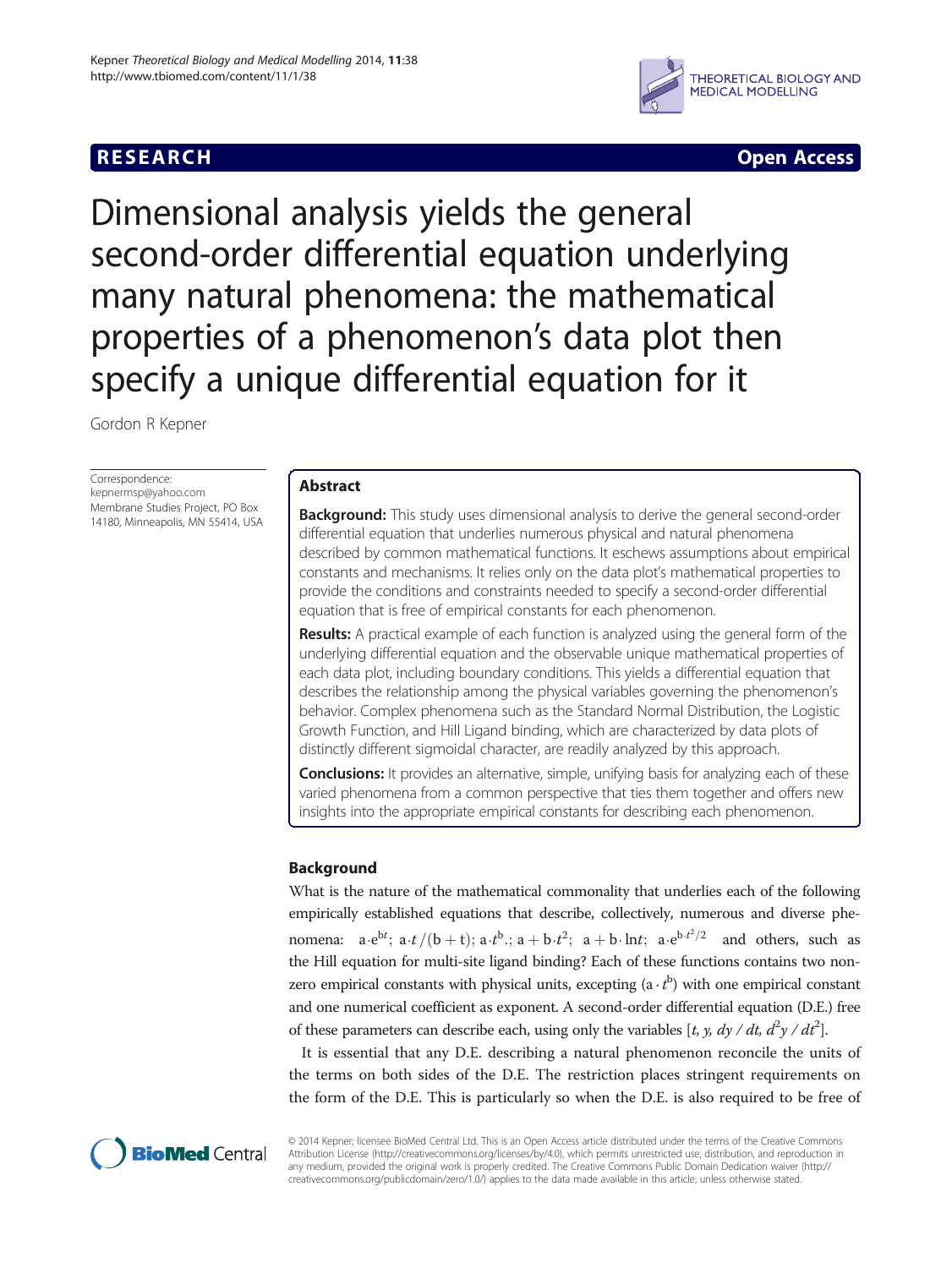empirical constants. Thus, it focuses on the functional relationship of the variables that govern the phenomenon's behavior, free of empirical constants.

The analysis uses the general underlying D.E., based on a dimensional analysis of the physical variables, together with the directly observable mathematical properties of the experimental data plot unique to the phenomenon. This yields a specific second-order D.E. that underlies the mathematical function describing each phenomenon's data plot.

The approach is new, unifying, and simple (Occam's razor). Its restrictive features reflect the essential requirements of dimensional analysis. Integrating yields the true empirical constants for the mathematical function as defined by the boundary conditions that uniquely describe the data plot. Practical examples of natural phenomena are analyzed to derive a specific D.E. and the unique solution function that describes the phenomenon's behavior for the given boundary conditions.

This analysis technique departs significantly from others that may start with assumptions about the phenomenon's mechanism, its variables, and empirical constants. Typically, these lead to either an algebraic function with its two empirical constants already assumed or a first-order D.E. with its one assumed empirical constant. Suppose there was a phenomenon of interest but no obvious mechanism on which to base a derivation of the function describing the data plot. How then would it be analyzed mathematically? This can be done in a systematic way using only the general D.E. and the data plot's mathematical properties. Thus, a mechanism is not an a priori condition for undertaking the analysis or for describing mathematically the data plot generated by Nature. It is irrelevant to this mathematical analysis.

In studying a mechanism *per se*, a necessary requirement is that it be able to derive the mathematical function describing the data plot, which has previously been derived in some independent manner. This still does not establish definitively the proposed mechanism as the correct one, nor the correctness of its assumed empirical constants. The empirical constants that emerge in such an approach may not be the same as those that emerge from integrating the second-order D.E. with its specified boundary conditions. This is demonstrated in some of the examples presented here.

Each approach provides different information about the phenomenon. The D.E. approach is only concerned with the fact of the data plot and its role in specifying a D.E. that leads to the algebraic function, with its empirical constants, that describes the data plot. The other approach assumes a mechanism and tests it against the already accepted algebraic function for the data plot. They are not incompatible. It is not an  $a$ priori requirement that the only interesting analysis of a phenomenon's data plot must start with a proposed mechanism. The D.E. approach presents new challenges to think about mechanism in a different way in order to derive the D.E. This paper does not also attempt to do this for every example presented.

#### Mathematical method

The analysis requires the following:

- the experimental data plot for a given natural phenomenon.
- the assumption that a function with two non-zero parameters, such as empirical constants having physical units or numerical exponents, describes a particular phenomenon's data plot.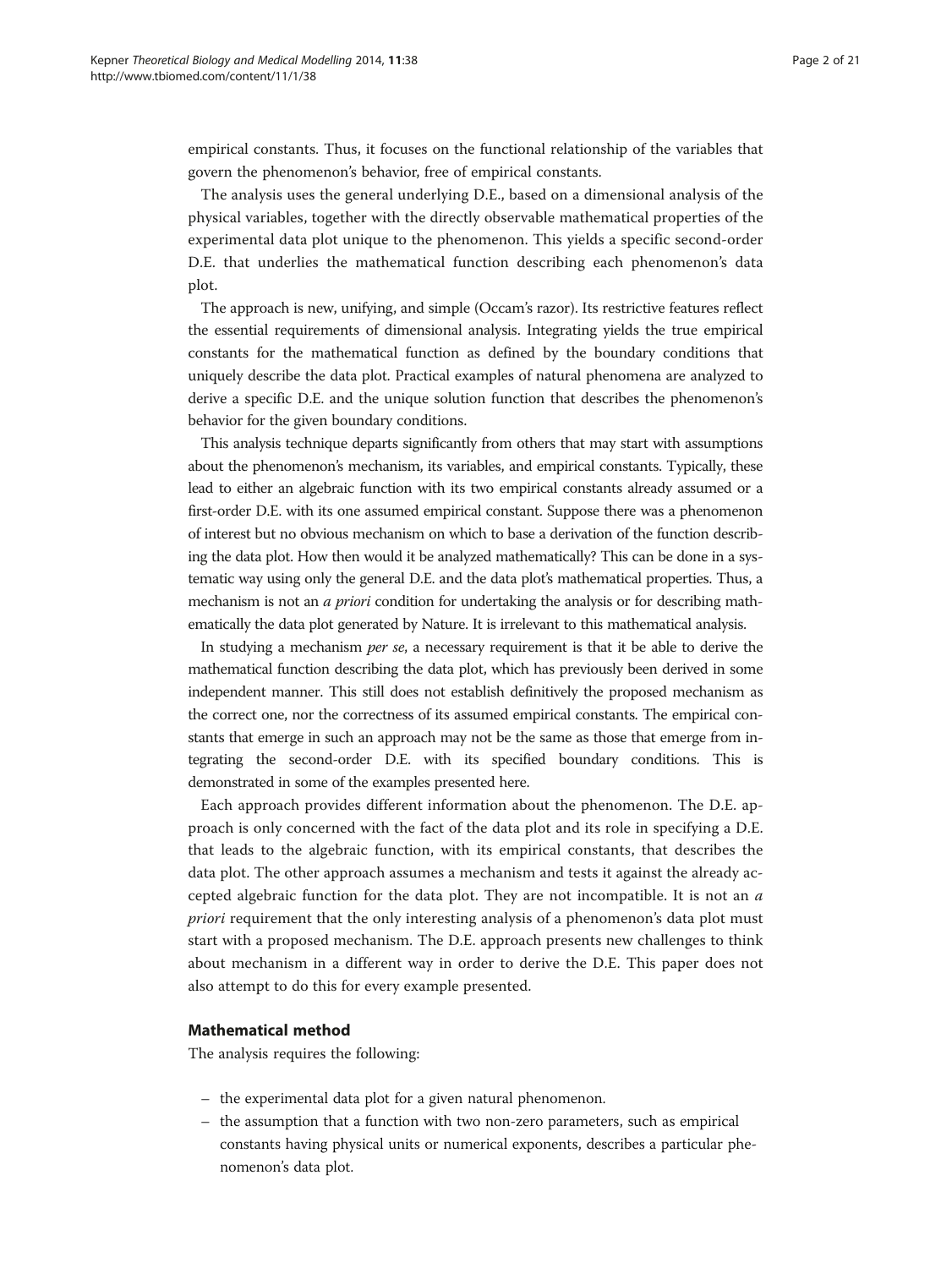Seek a general second-order D.E. based on physically reasonable assumptions about the properties of the four variables [t, y, dy / dt,  $d^2y$  /  $dt^2$ ] and the rational restrictions they place on this D.E. Apply the principles of dimensional analysis, which mandate that the units on each side (LHS, RHS) of the D.E. be identical. This restriction sorts out the units requirement for each possible term involving some combination of the physical variables that could fit into the D.E., on the RHS — the LHS is always the second derivative of the independent variable. Establishing the relationship of  $d^2y$  /  $dt^2$  to the other variables  $[t, y, dy / dt]$  yields the second-order D.E. that regulates acceleration. This regulatory process resides in the specific interplay of the terms containing these variables.

Seek to derive the form taken by the function of the variables as linear combinations of terms containing those variables, which meet the assumptions to produce the general D.E. Then choose examples of well-known natural phenomena. Use the general D.E. and the mathematical properties of the phenomenon's experimental data plot to derive a D.E. that integrates to give the function describing the data plot. Evaluate the empirical constants arising from the integrations using the boundary conditions on the data plot.

## Results

### Deriving general D.E.

Assume the second derivative,  $d^2y / dt^2$  (the acceleration), depends on the variables  $(t, y)$ and the velocity  $\left(\frac{dy}{dt}\right)$ . Assume the D.E. has the restricted general form

$$
\frac{d^2y}{dt^2} = f\left[t, y, \left(\frac{dy}{dt}\right)\right]
$$
 (Ia)

where  $f$  [] meets the following conditions:

- 1. excludes empirical constants.
- 2. excludes non-algebraic terms.
- 3. excludes  $d^2y/dt^2$  identically zero.

Assume f [] is a linear combination of variables taking the form,  $t^p \cdot y^q \cdot (dy \wedge dt)^r$ . Consider the integer values  $(+2, +1, 0, -1, -2)$  for the powers  $(p, q, r)$  on these variables. This gives three variables,  $t^{\text{p}} \cdot y^{\text{q}} \cdot (dy / dt)^r$ , call these n = 3. Each can exist in five different states  $(+2, +1, 0, -1, -2)$ , call these m = 5. Thus, when taken three at a time, there are  $m^n = 5^3 = 125$  possible combinations, called terms.

These natural phenomena must have variables with measurable units. Apply dimensional analysis to both sides of the D.E. Thus, the LHS units are  $(Y / T<sup>2</sup>)$ , which means that  $f$  [t, y, dy / dt] must have units of  $(Y / T^2)$ . This requirement reduces the 125 possibilities to just three:  $(1 / t) \cdot (dy / dt)$ ,  $(1 / y) \cdot (dy / dt)^2$ , and  $y / t^2$  that meet the units requirement for the RHS. Non-algebraic terms such as (sin t) or (ln  $\gamma$ ) are excluded from this general second-order D.E. because of the units requirements (no non-zero empirical constants with physical units, such as in sin  $\beta t$  or  $\ln kt$ ). The general expression for the terms that satisfy the units requirement is

$$
m_{r} \cdot \left(\frac{dy}{dt}\right)^{r} \cdot \frac{t^{(r-2)}}{y^{(r-1)}} = m_{0} \cdot \left(\frac{dy}{dt}\right)^{0} \cdot \frac{y}{t^{2}} + m_{1} \cdot \left(\frac{dy}{dt}\right)^{1} \cdot \frac{1}{t} + m_{2} \cdot \left(\frac{dy}{dt}\right)^{2} \cdot \frac{1}{y}
$$
(1b)

where  $m_r \geq 0$  is the integer numerical coefficient for the  $r_{th}$  term.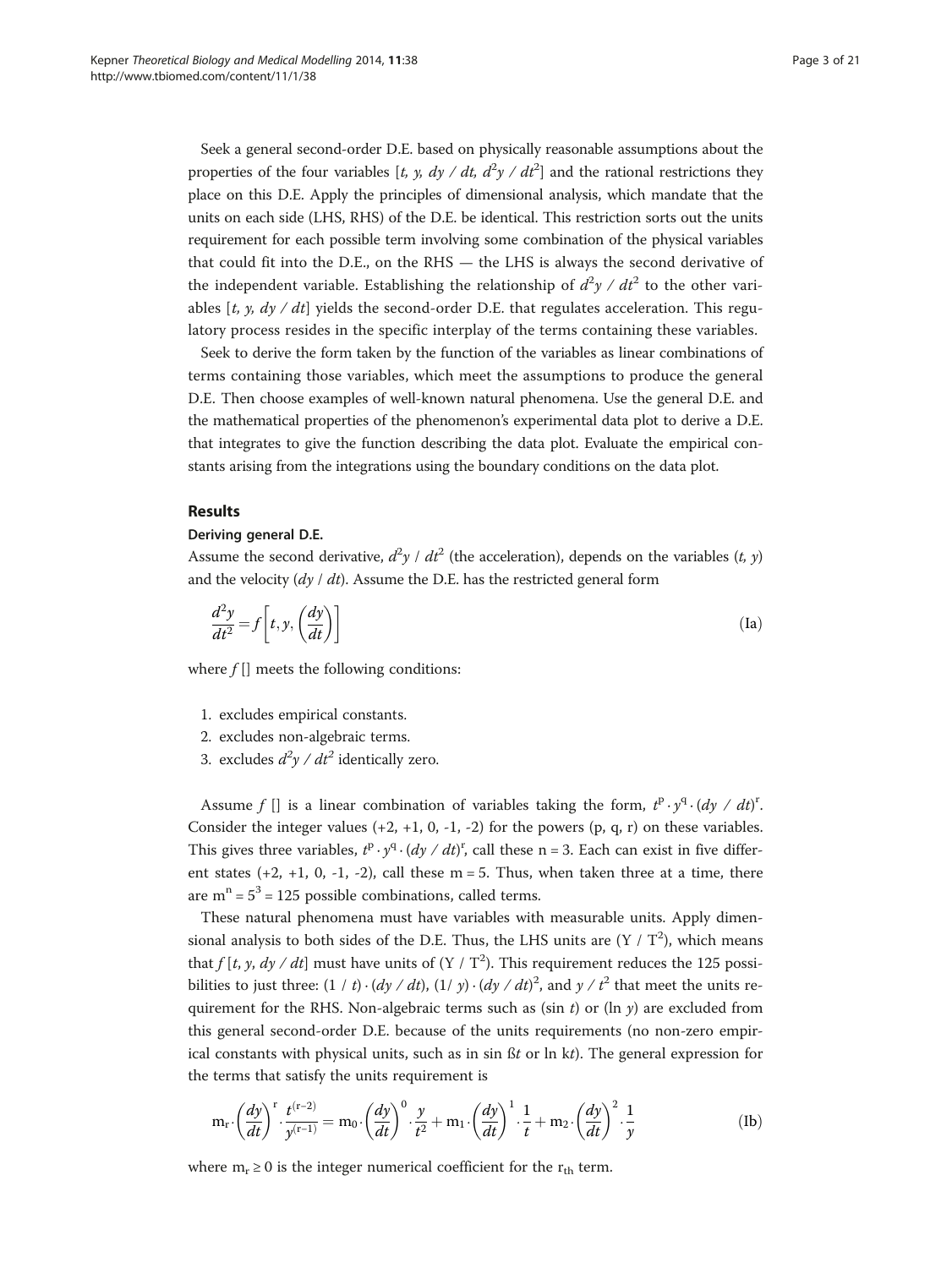Experience and physical intuition support the assumption that  $y \, / \, t^2$ , either alone or in combination with other terms does not lead to a function describing common natural phenomena. When integrated, none of these 16 combinations gives a D.E. with recognizable solution applicable to any common natural phenomenon that is described by two parameters. So, it is excluded. Therefore,  $m_0 = 0$  here. As the results will show, none of the common phenomena analyzed here require the  $y/t^2$  term.

Thus, this analysis focuses initially on  $m_1$  and  $m_2$  equal to 0 or 1. The other two terms can be combined to give linear combinations. This yields eight distinct cases for the RHS, where each case can integrate to a variety of different functions, depending on the values of  $m_r$  and the boundary conditions.

Thus, for  $m_1 = 1 = m_2$ .

a.  $(dy / dt) \cdot [(1 /t) + (1 /y) \cdot (dy / dt)] = [(1 /t) \cdot (dy / dt)^{1}] + [(1 /y) \cdot (dy / dt)^{2}]$ b.  $(dy / dt) \cdot [(-1 / t) - (1 / y) \cdot (dy / dt)]$ c.  $(dy / dt) \cdot [(1 / t) - (1 / y) \cdot (dy / dt)]$ d.  $(dy / dt) \cdot [(-1 / t) + (1 / y) \cdot (dy / dt)]$ 

For  $m_1 = 1$ , and  $m_2 = 0$ .

```
e. (dy / dt) \cdot [(1 / t)]f. (dy / dt) \cdot [(-1 / t)]
```
For  $m_1 = 0$ , and  $m_2 = 1$ .

g.  $(dy / dt) \cdot [(1 / y) \cdot (dy / dt)]$ h.  $(dy / dt) \cdot [(-1 / y) \cdot (dy / dt)]$ 

Allowing other values for  $m_r$  greatly increases the number of possible linear combinations. Some examples will be presented. In theory,  $m_r$  could take a fractional value.

Consider one example of a linear combination for the second-order D.E., case a.

$$
\frac{d^2y}{dt^2} = \frac{dy}{dt} \cdot \left[\frac{1}{t} + \left(\frac{1}{y}\right) \cdot \left(\frac{dy}{dt}\right)\right]
$$
 (1c)

which can be rearranged to

$$
\left(\frac{d^2y}{dt^2}\right) \cdot dt = d\left(\frac{dy}{dt}\right) = \left(\frac{dy}{y}\right) \cdot \left[\left(\frac{y}{t}\right) + \left(\frac{dy}{dt}\right)\right] \tag{1d}
$$

This reveals the key relationship between the slope,  $\frac{dy}{dt}$ , and the coordinates slope,  $(y / t)$ . The relationship is evaluated directly from the data plot. It is characteristic for each phenomenon and modulates the behavior of the fractional change in the dependent variable,  $(dy / y)$ . It governs the LHS, the acceleration/deceleration.

The task is to establish the specific linear combination that underlies the data plot of a particular natural phenomenon with its boundary conditions. For the same values of  $m_p$  any of these D.E.s can describe more than one phenomenon's data plot when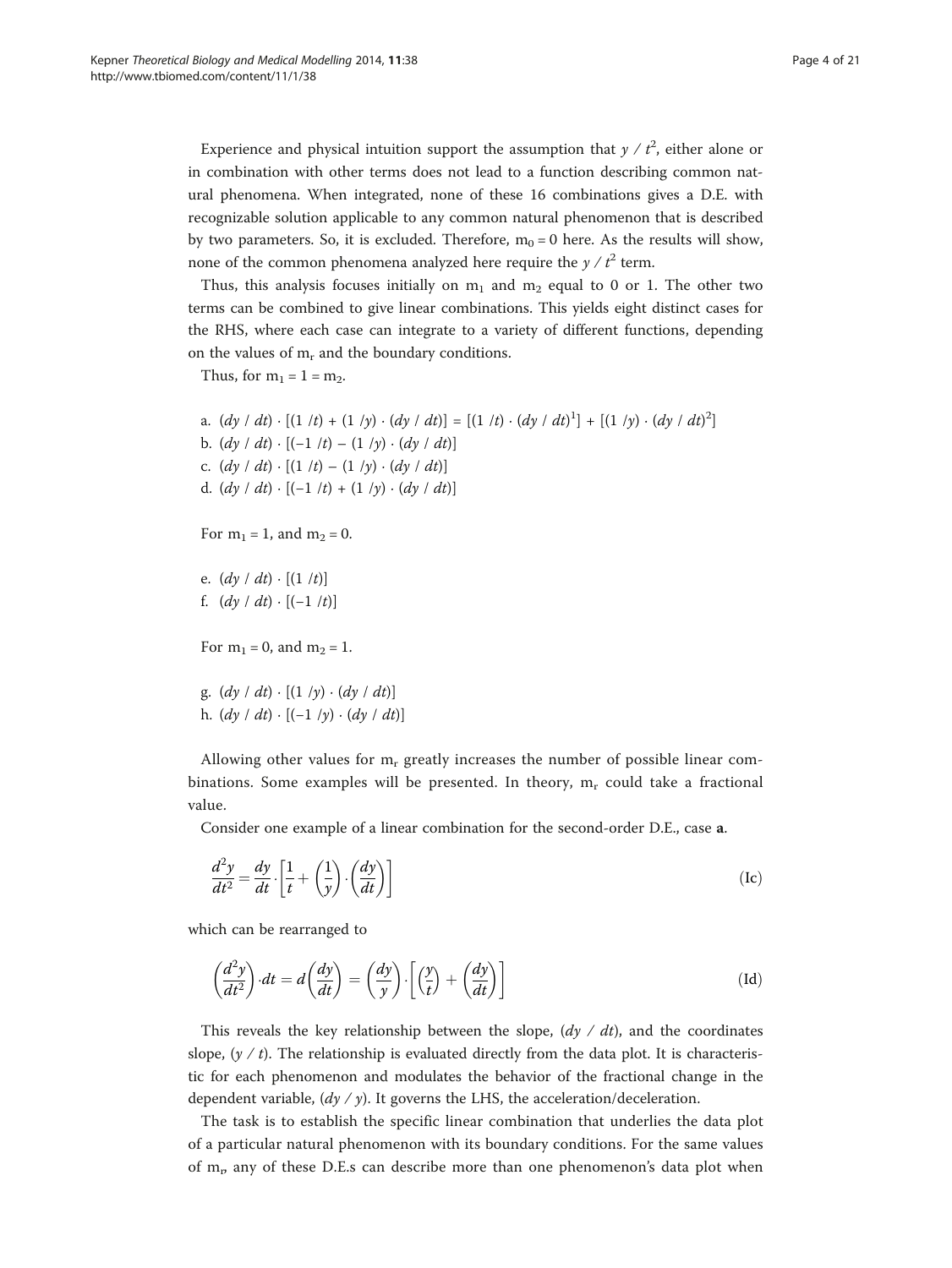there are different boundary conditions present. Then each function is a unique solution of the D.E. plus boundary conditions.

Each data plot exhibits mathematical properties and boundary conditions that, taken together with these established cases for  $f$  [], leads to an  $f$  [] that mathematically describes the specific data plot. These properties include:

- 1. The sign of  $d^2y$  /  $dt^2$  is obtained directly from the tangent to the experimental data plot of y versus t for each phenomenon. The sign of  $dy/dt$  is also obtainable from direct observation of the plot.
- 2. The behavior and boundedness of  $d^2y / dt^2$  when t goes to zero or to infinity.
- 3. The behavior and boundedness of  $dy / dt$  when t goes to zero or to infinity.
- 4. The relative magnitudes of the slope,  $dy/dt$ , and coordinates slope,  $y/t$ .

The terms inside the [] of equation (Ic) can be compared to determine if:  $(y / t)$  $(dy / dt)$  or  $>(dy / dt)$ . Given  $(y / t)$ , the coordinates slope for a line drawn from the origin to a point on the data plot, and  $\left(\frac{dy}{dt}\right)$ , the slope at that point, it is possible to establish whether  $(dy / y)$  is  $>$  or  $<(dt / t)$ . For example, if  $(dy / dt) < (y / t)$ , then  $(dy / y) < (dt / t).$ 

This is applied in another useful form of the D.E., which is directly integrable, the fractional change form, shown below.

$$
\left(\frac{\frac{d^2y}{dt^2} \cdot dt}{\frac{dy}{dt}}\right) = \frac{dt}{t} + \frac{dy}{y}
$$
 (Ie)

Specific useful tests to rule out the incorrect combinations include:

- 1. At a limit, such as when t goes to zero, is  $dy / dt$  or  $d^2y / dt^2$  bounded or not? Does the RHS of the D.E. give a bounded or unbounded value?
- 2. Eliminate each case where the sign of the RHS,  $\left(\frac{dy}{dt}\right)$  · f [], is not the same as the LHS,  $d^2y / dt^2$ .
- 3. Compare the slope  $(dy / dt)$  to the coordinates slope  $(y / t)$  at a point on the plot, to determine the relative magnitudes of  $(dt / t)$  and  $(dy / y)$  — see equation (Id) or  $(y / t)$  and  $(dy / dt)$  — see equation (Ic).
- 4. Each example provides a D.E. that has a unique solution that describes the particular natural phenomenon's data plot and its boundary conditions.
- 5. As examples accrue, so the number of possible cases (a. through h.) that might apply to the next example must diminish, under the assumption that no two of these eight cases give the same function for the same boundary conditions.
- 6. All the examples are real phenomena with physical variables. It is assumed that as  $t$ goes to zero, the  $d^2y / dt^2$  does not go to infinity, therefore bounded.

Physically, equation (Ic) defines the way acceleration (deceleration) depends on velocity—modified by a linear combination of  $[1 / t]$  and  $[(1 / y) \cdot (dy / dt)]$ . Only these two modifying factors need to be taken into account. This places restrictions on what needs to be considered for any proposed physical relationship or mechanism.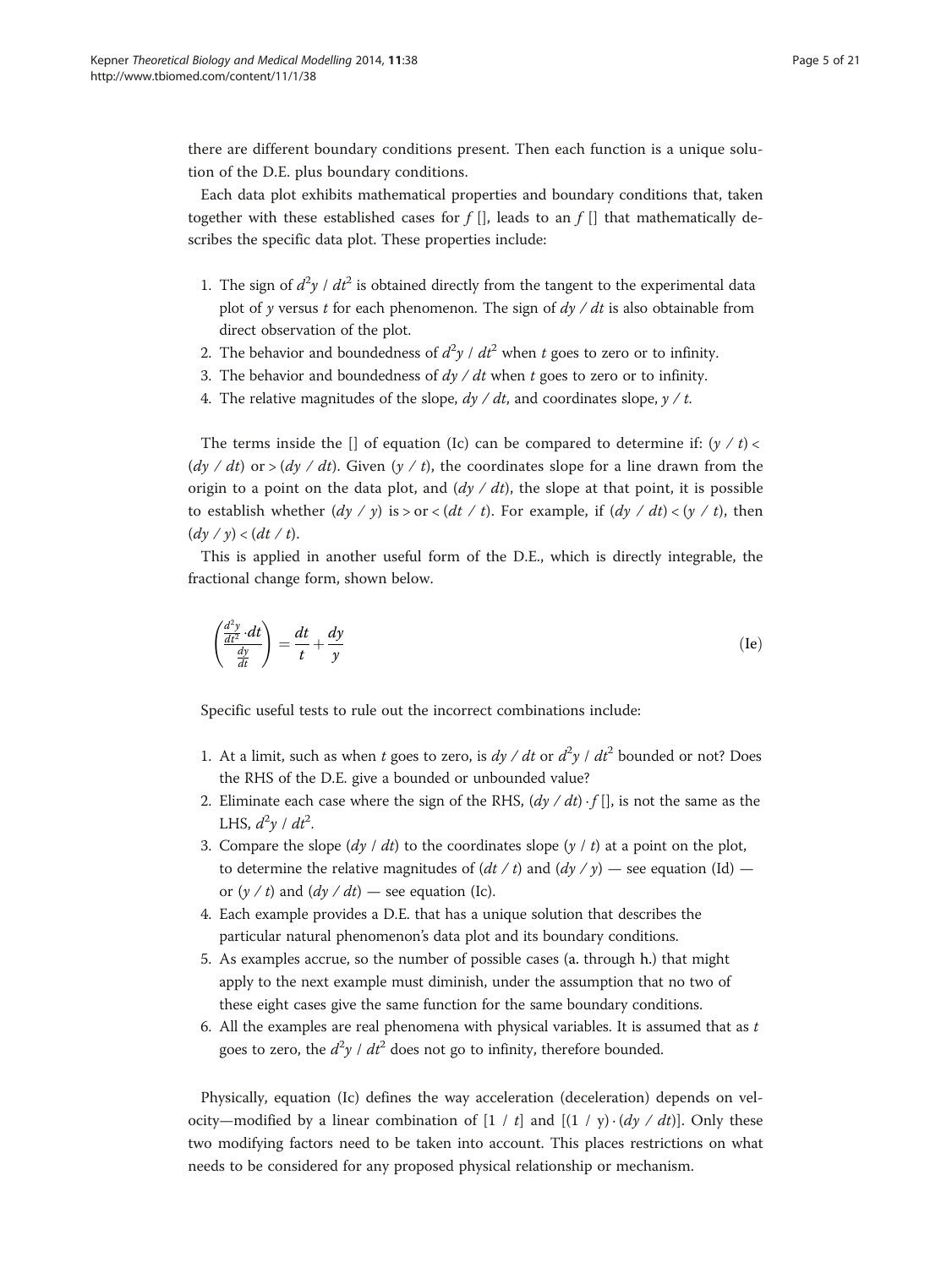#### Examples

### Radioactive decay

Let  $N$  / N<sub>0</sub> be the fraction of radioactive atoms remaining at time t. The N versus t plot (Figure 1) has its tangent below the curve, so the LHS of the D.E. must be positive and therefore the RHS also.

The slope,  $dN / dt$ , is negative and decreasing in magnitude as t increases. As N has a definite value at the origin,  $N_0$ , it is not zero. It is expected that  $(d^2N$  /  $dt^2)$  and  $dN$  / dt stay bounded as t goes to zero (as does  $1/N$ ), whereas the term  $(1 / t)$  goes to infinity. The coordinates slope,  $N/t$ , is greater than the slope,  $dN/dt$ .

Cases a., c., e. and h. give a negative RHS, incorrect. Cases b., d. and f. give a RHS that goes to infinity as  $t$  goes to zero, whereas the LHS is bounded. Thus, case  $g$ ., which is bounded on the RHS, gives

$$
\frac{d^2N}{dt^2} = \frac{dN}{dt} \cdot \left[ \left( \frac{1}{N} \right) \cdot \left( \frac{dN}{dt} \right) \right] \tag{1a}
$$

Therefore, after rearranging, the second-order D.E., free of empirical constants, is

$$
\frac{\frac{d^2N}{dt^2} \cdot dt}{\frac{dN}{dt}} = \frac{dN}{N} \tag{1b}
$$

so

$$
\ln \left| \frac{dN}{dt} \right| = \ln N + C \tag{1c}
$$

and

$$
\frac{dN}{dt} = \pm e^C \cdot N = C_1 \cdot N \tag{1d}
$$

giving

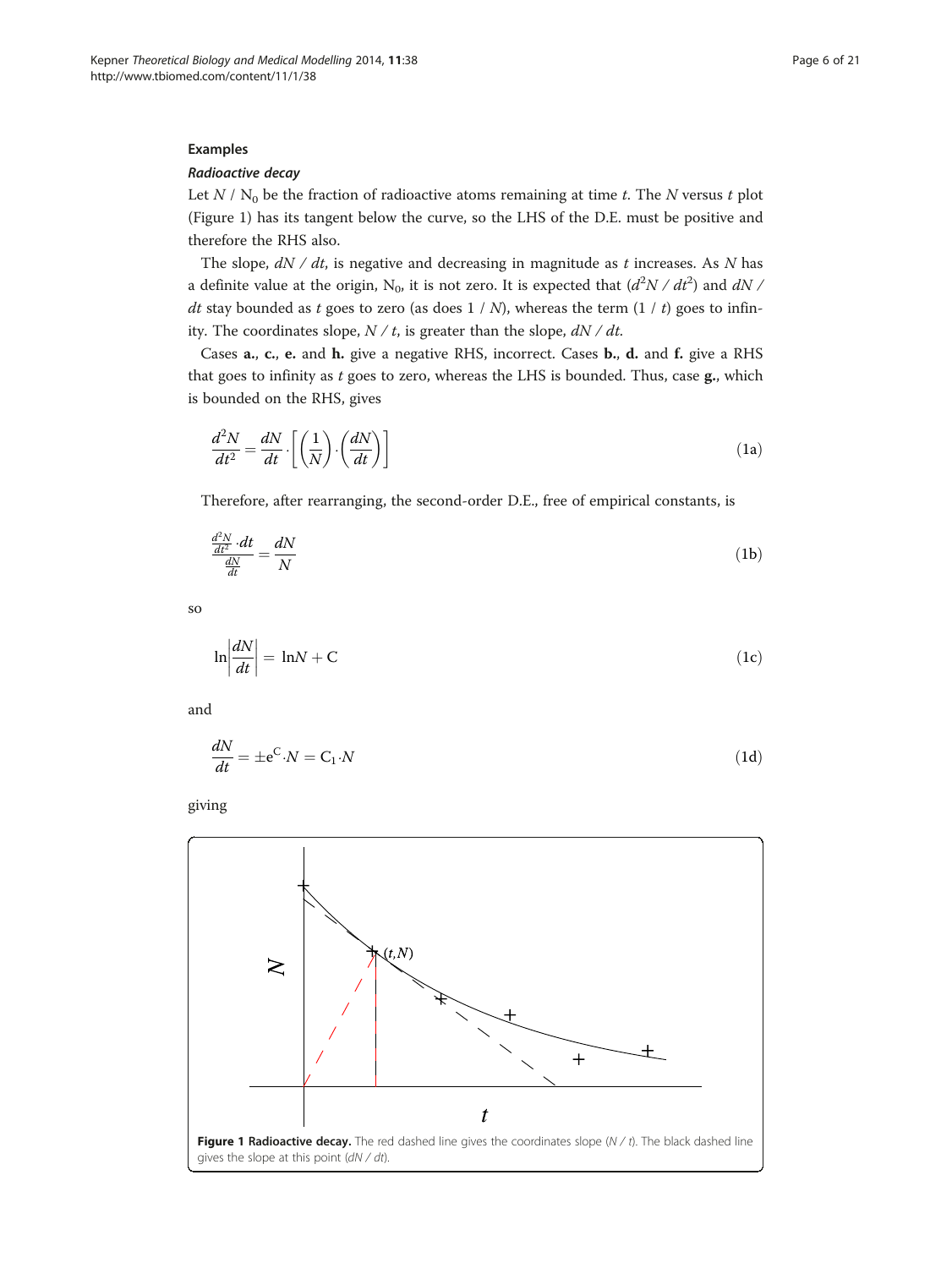<span id="page-6-0"></span>
$$
N = \mathbf{C}_2 \cdot \mathbf{e}^{\mathbf{C}_1 \cdot t} \tag{1e}
$$

The empirical constants,  $C_1$  and  $C_2$ , evaluated for this case, are  $C_2 = N_0$  and  $C_1 = -k$ , which is the decay constant for the radioactive atom. The natures of  $C_1$  and  $C_2$  are particular to each phenomenon. For the phenomenon of unrestrained exponential population growth,  $C_1 = +k$ , the growth rate, and  $C_2$  is the starting population.

The LHS of equation (1a), deceleration, is the differential change in  $dN/dt$ . The RHS is the velocity of decay modulated by  $[(1 / N) \cdot (dN / dt)]$ . The assumption of the inherent random nature of radioactive decay means the fractional change in N,  $(dN / dN)$ , per increment, dt, at a given t is the same. Thus,  $[(dN/N) / dt]_t$  is a constant.

### Probability distribution

Numerous phenomena involving random processes generate a classic bell-shaped curve, the standard normal distribution (SND), Figure 2.

Let P be the probability density of a random event of magnitude  $n$ . As  $n$  increases from the origin to the inflection point, the tangent to the curve remains above the line, so  $d^2P$  /  $dn^2$  and  $dP/dn$  are negative and also increasing in magnitude. However, from the inflection point to infinity, the tangent is below the curve so  $d^2P / dn^2$  is positive and decreasing in magnitude, while  $dP / dn$  is negative and decreasing in magnitude. From zero to the inflection point,  $(dP / dn) \cdot (1 / P)$  gives the correct sign (negative) for the RHS, but not from the inflection point to infinity where the LHS is now positive. Conversely, from the origin to the inflection point,  $\left(dP/dn\right) \cdot \left[\left(1/P\right) \cdot \left(dP/dn\right)\right]$  is positive, which gives the wrong sign. From the inflection point to infinity it gives the correct sign (positive)—because the tangent is below the curve and so LHS is positive, see Figure 2.

Consider the RHS of each of the following linear combinations.

- c.  $(dP / dn) \cdot [(1/n) (dP / dn) \cdot (1/P)]$ , fails because it is always negative and so cannot accommodate the change in sign of  $d^2P / dn^2$  as it passes through the inflection point.
- d.  $[(dP / dn) \cdot [(-1/n) + (dP / dn) \cdot (1/P)],$  fails because it is always positive.

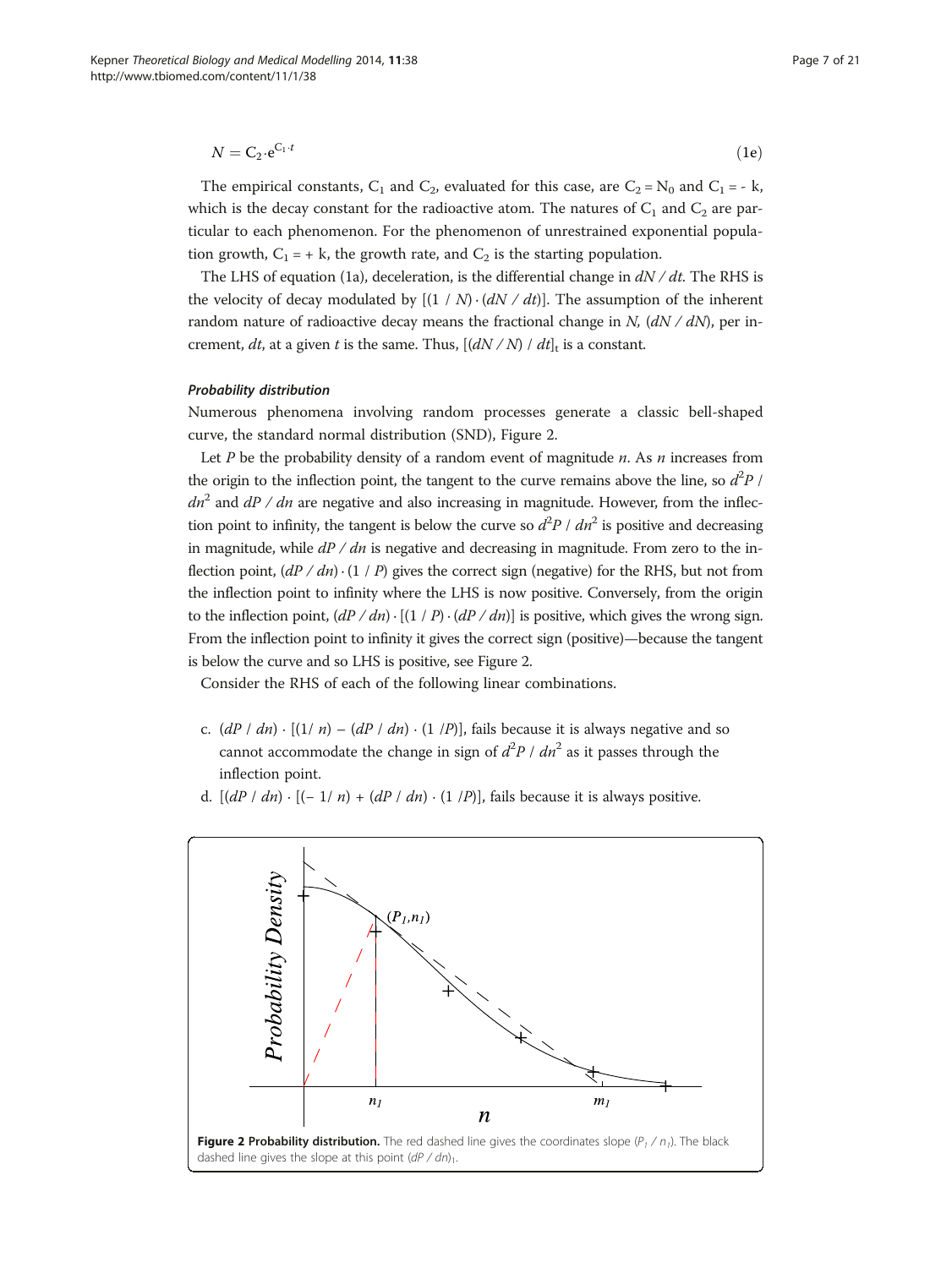- b.  $(dP / dn) \cdot [- (1/n) (dP / dn) \cdot (1/P)] = (dP / dn) \cdot P \cdot [- (P / n) (dP / dn)].$ As *n* approaches zero,  $(P / n)_0$  > magnitude of  $(dP / dn)_0$  because  $(dP / dn)_0$ approaches zero, while  $(P_0 / n)_0$  goes to infinity. Therefore,  $(dP / dn) \cdot (-P / n)$  is positive and the larger term. Thus, case b. fails because the RHS has to be negative here (tangent above the curve).
- a.  $(dP / dn) \cdot [(1/n) + (dP / dn) \cdot (1/P)] = (dP / dn) \cdot P \cdot [(P / n) + (dP / dn)].$

This gives a negative RHS as required, because  $(P/n)$  is greater than the magnitude of  $\left(dP \, / \, dn\right)$ .

Further,  $(P/n)$  continues to decrease as *n* increases to infinity, whereas the magnitude of  $(dP / dn)$  increases until it reaches a maximum at the inflection point and then steadily decreases. The sign of  $d^2P / dn^2$  changes from negative to positive at the inflection point, because the tangent is below the curve past the inflection point. After that the magnitude of the negative  $dP / dn$  becomes greater than  $(P/n)$ , so  $(dP / dn) \cdot P \cdot [+(P/n)+(dP / dn)]$ then goes positive once the tangent is below the curve. It follows that  $(P / n)_{\text{infl}} = (dP / dn)$  $_{\text{infl}}$  in order for this transition in sign to occur. Thus, case **a.** gives,

$$
\frac{\left(\frac{d^2P}{dn^2}\right) \cdot dn}{\left(\frac{dP}{dn}\right)} = \frac{dP}{P} + \frac{dn}{n}
$$
\n(2a)

and

$$
\frac{dP}{dn} = C_1 \cdot (P \cdot n) \tag{2b}
$$

giving

$$
P = C_2 \cdot e^{C_1 \cdot n^2/2} \tag{2c}
$$

For C<sub>1</sub> = -1, with units of  $(1 / n^2)$ , and C<sub>2</sub> = P<sub>0</sub> =  $1/\sqrt{2\pi}$  = 0.399, with units of probability density, this becomes the probability density function for the (SND), with mean = 0, and standard deviation  $= 1$ . The RHS of equation (2a) is thus the unique linear combination of the variables that yields the  $P$  versus  $n$  plot for the (SND).

One intuitive approach to deriving the SND, based on the fractional change concept, looks at the relationship between  $n$  and the fractional change in the probability velocity, where  $p = \int P \cdot dn$ . Define  $\Delta_f$   $(dp / dn) = [(d^2p / dn^2) \cdot dn] / (dp / dn)$ .

It seems reasonable, initially and for simplicity, to assume that neither the velocity nor deceleration of the probability depends on the dependent variable, p. Therefore,  $\Delta_f$  $(dp /dn)$  depends only on the independent variable, n.

Using  $P = (dp / dn)$  and  $dP / dn = d^2p / dn^2$  allows determination of the sign of  $\Delta$  $(dp / dn)$  from the slope of the P versus n data plot in Figure [2](#page-6-0) and the relation

$$
\frac{\frac{d^2p}{dn^2}}{\frac{dp}{dn}} = \frac{(dP/dn)}{P}
$$
\n(2d)

where  $(dP / dn)$  is always negative, so  $\Delta_f$   $(dp / dn)$  is negative.

The possibility that  $\Delta_f$  (dp / dn) might depend on [- (1 / n)] can be excluded by considering the behavior of  $[(1 / P) \cdot (dP / dn)]$  at small values of *n*. There,  $(1 / P)$  is at its smallest and  $\left(\frac{dP}{du}\right)$  is also small, so their product is even smaller. Whereas,  $(1/n)$  is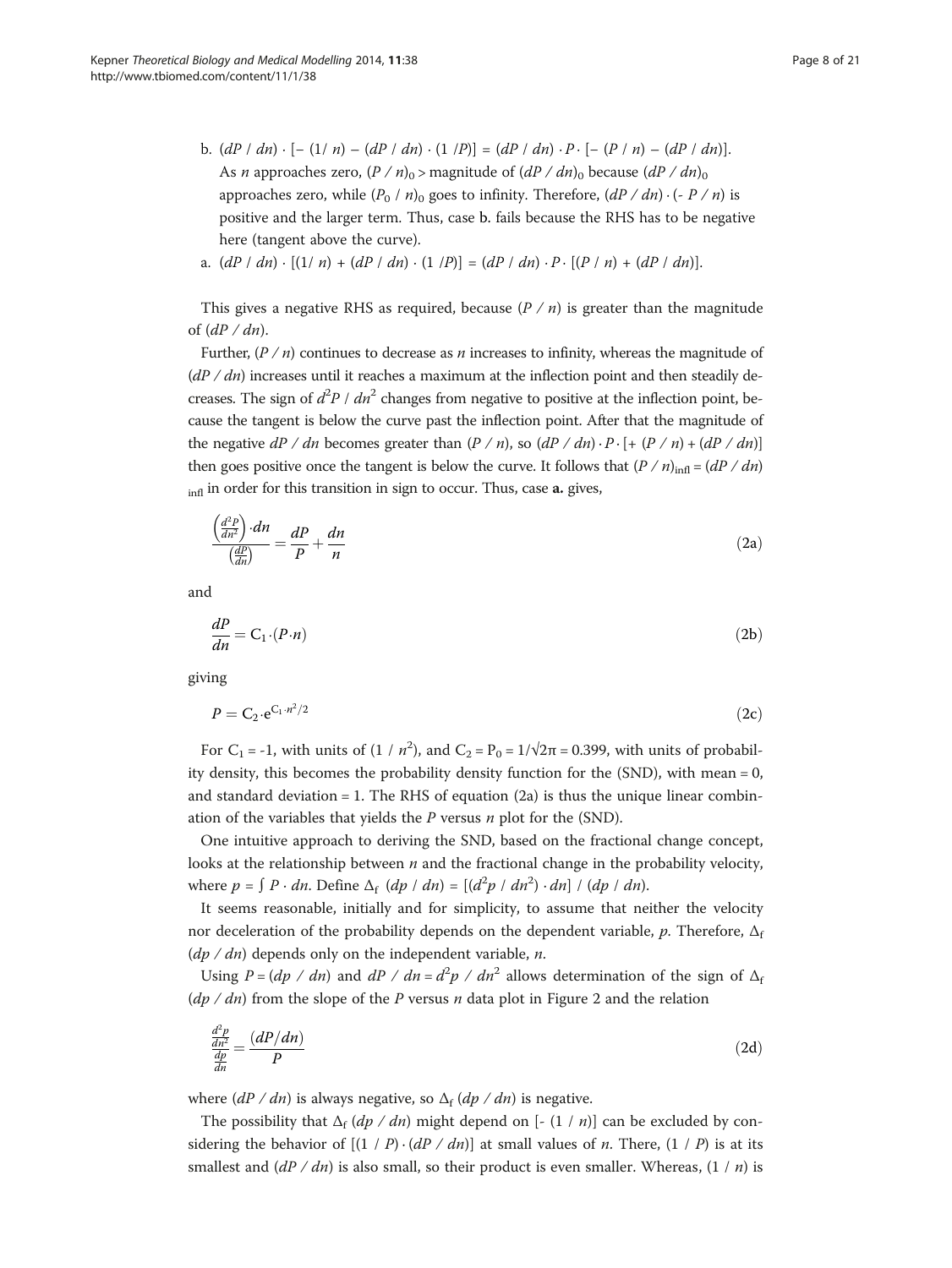at its largest at small *n*. The behavior of  $[(1 / P) \cdot (dP / dn)]$  mirrors the behavior of *n*, as *n* increases.

Let  $\Delta_f$  (*dp / dn*) depend directly on *n*, giving

$$
\Delta_f \left( \frac{dp}{dn} \right) = (\alpha \cdot n) \cdot dn = -n \cdot dn \tag{2e}
$$

For the SND,  $\alpha = -\sigma = -1$ , with units of  $(1 / n^2)$ , then

$$
p = \int dp = \int C_2 \cdot e^{-n^2/2} \cdot dn = \int P \cdot dn \tag{2f}
$$

This yields

$$
\frac{d^2p}{dn^2} = \frac{dP}{dn} = -n \cdot P \tag{2g}
$$

So, at any point on the P versus  $n$  plot, the probability's deceleration equals the probability density's slope and that equals the area  $(-n \cdot P)$ , see Figure [2](#page-6-0). A plot of  $(-n \cdot P)$  versus n reveals the behavior of the probability's deceleration and the probability density's velocity. They steadily decrease to reach a minimum at  $n = 1$ , then increase passing through an inflection point at  $n = \sqrt{3}$  and approach zero as *n* goes to infinity.

The fractional change in the probability density slope,  $\Delta_f$  (dP / dn) = [(1 / n) – n] · dn. Together with  $\Delta_f$  (dp / dn) = - n · dn, these second-order D.E.s define the essential mathematical constraints that govern the continuous SND.

## Laminar flow in blood vessel

Consider the commonly used description of the velocity of laminar blood flow through the uniform length of a cylindrical blood vessel, where  $R_c$  = cylinder radius [\[1\]](#page-19-0). The velocity,  $\nu$ , is a function of the distance from the center of the vessel,  $r$ . Experimental data show (Figure 3) that  $\nu$  is a parabolic function of r, in this simple case, with maximum velocity at the vessel's center where  $r = 0$ .

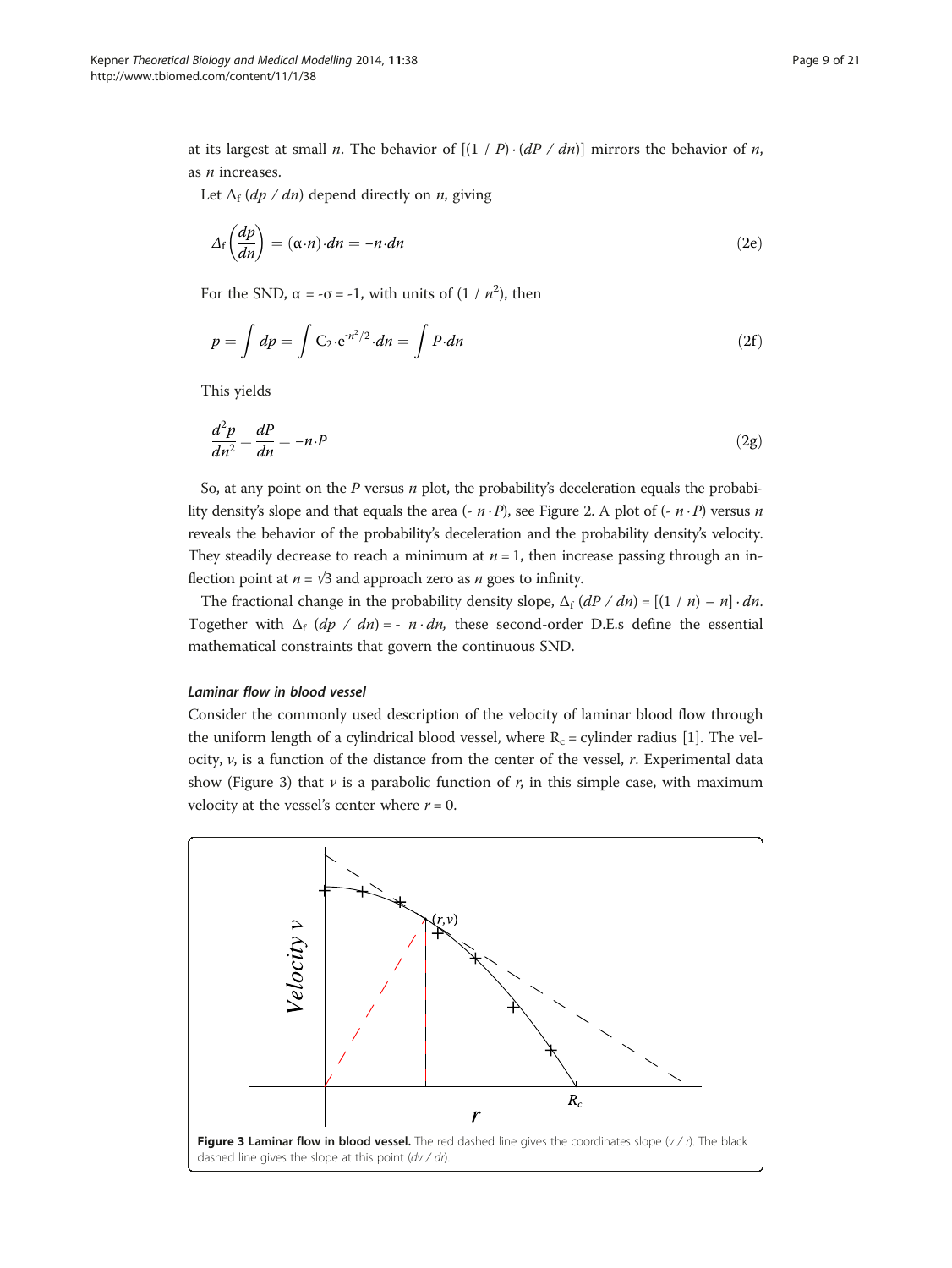This analysis uses the standard assumptions to simplify the problem, as others have done, and treat it as simple laminar flow in a cylindrical vessel. The value of  $\nu$  decreases as r increases to  $r = R_c$  at the vessel wall, where  $v = 0$ , the non-slip condition, and  $dv /$ dr =0 because of axial symmetry. The tangent is above the curve so  $d^2v$  /  $dr^2$  is negative as is  $dv / dr$ , and both are bounded as r goes to zero. Both are increasing in magnitude as r increases to  $R_c$ . The velocity,  $v$ , is steadily decreasing in magnitude as r approaches the vessel wall at radius  $R_c$ .

Cases **b., d., f.** and **g.** give a positive RHS, incorrect. Of the remaining cases, **a., c.** and **h.** contain  $(1 / v) \cdot (dv / dr)^2$ . When v goes to zero, this goes to infinity so the RHS ≠ LHS, which is bounded. The case  $e$ . does not go to infinity. Additionally, when r goes to zero then  $(d\nu / dr)$  / r goes to (0 · ∞). Applying l'Hopital's Rule gives  $(d^2\nu / dr^2)_0$  /  $1 = LHS$ .

Therefore,

$$
\frac{d^2v}{dr^2} = \frac{dv}{dr} \cdot \left[\frac{1}{r}\right] \tag{3a}
$$

so

$$
\frac{dv}{dr} = C_1 \cdot r \tag{3b}
$$

and

$$
\nu = C_1 \cdot \frac{r^2}{2} + C_2 \tag{3c}
$$

When  $r = 0$ , then  $v = v_{\text{max}} = C_2$ . When  $v = 0$ , then  $r = R_c$  and so  $C_1 = -2 \cdot v_{\text{max}} / (R_c)^2$ . This gives

$$
\nu = \frac{\nu_{\text{max}}}{R_c^2} \cdot \left[R_c^2 - r^2\right] \tag{3d}
$$

Standard formulations for the velocity of flow have assumed a constant containing three factors: the pressure drop,  $\Delta P$ ; the fluid viscosity,  $\mu$ ; and the vessel length, L; related by K = ΔP / (4 · μ · L). Therefore,  $[\nu_{max} / (R_c)^2] = \Delta P / 4 \cdot \mu$  L. The approach developed here to derive equation (3d) relied on the relationship between the variables, independent of assumptions about empirical constants. It also showed that a complete description of the data plot is obtainable from  $v_{\text{max}}$  and R<sub>c</sub>, well-defined and directly measurable quantities.

The D.E. also emerges from the assumption that the jolt (rate of change of  $dv / dr = d^2v / dr$  $dr^2$ ) is directly dependent on the acceleration,  $dv / dr$ , and is independent of velocity, v. It depends only on the geometry as defined by r. Therefore, the RHS must have units of  $v/r^2$ and so it must take the form  $\left(\frac{dv}{dr}\right) \cdot (1/r)$ , revealing the inverse dependence on r as expected.

## Response to sound intensity

The subjective response of humans to sound intensity can be described mathematically [[1\]](#page-19-0). Let the intensity of sound equal I, and the perceived loudness equal L. The experi-mental data plot (Figure [4\)](#page-10-0) has the initial value  $I_0$  at  $L = 0$ , and rises steadily with decreasing slope as I increases.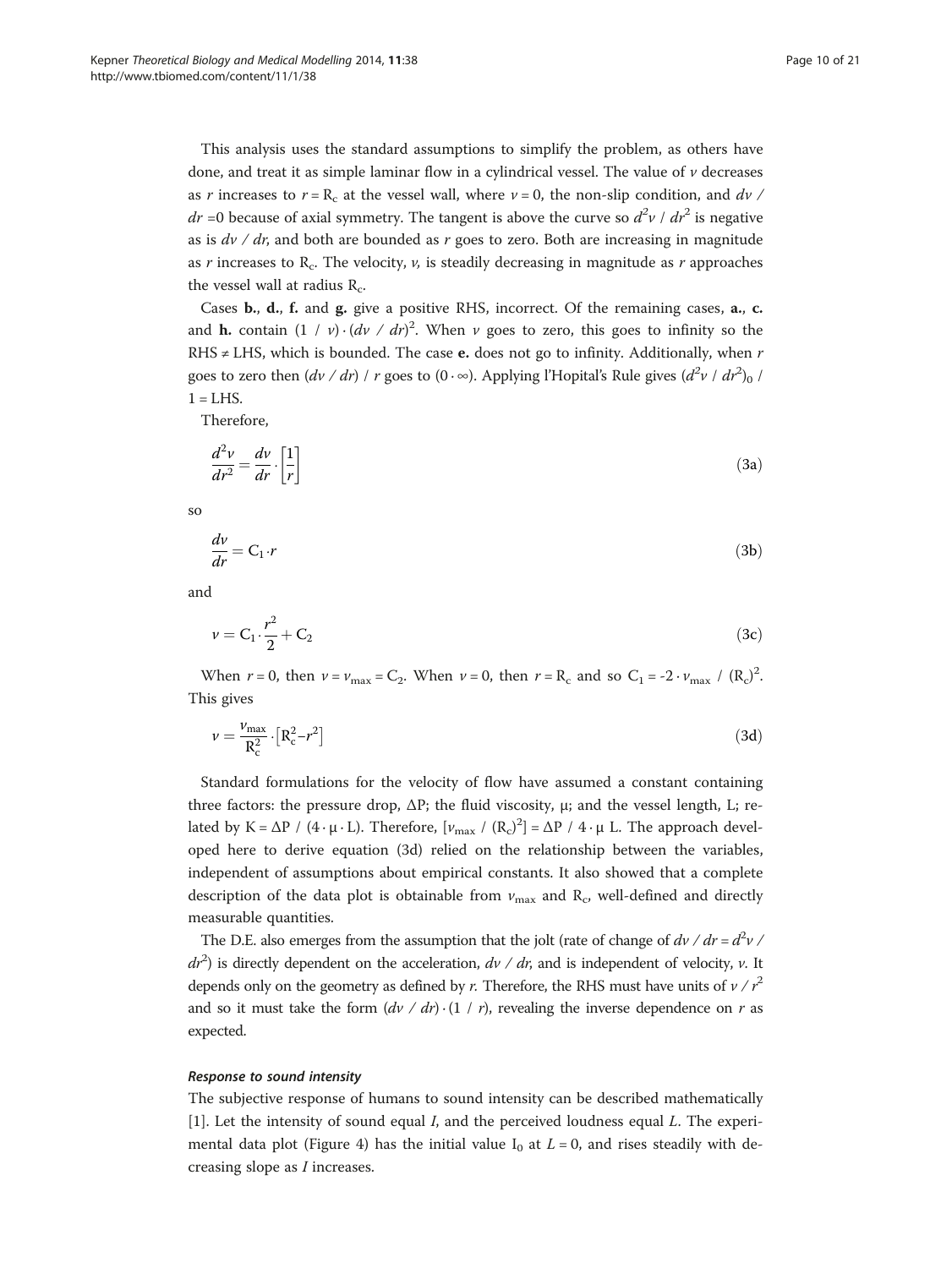<span id="page-10-0"></span>

The slope, dL / dI, is positive and  $d^2L$  /  $dI^2$  is negative because the tangent is above the curve. Therefore, both the LHS and RHS must be negative. The LHS,  $(d^2L/dI^2)$ , is bounded when *L* goes to zero, where  $I = I_0$ .

Cases a., c., e. and g. give a positive RHS, incorrect. Cases b., d. and g. go to infinity on the RHS when L goes to zero. Case f. gives a finite RHS, thus

$$
\frac{\left(\frac{d^2L}{dt^2}\right) \cdot dI}{\left(\frac{dL}{dt}\right)} = -\frac{dI}{I} \tag{4a}
$$

and

$$
\ln\left(\frac{dL}{dt}\right) = -\ln I + \ln C_1 \tag{4b}
$$

thus

$$
L = C_2 + C_1 \cdot \ln I \tag{4c}
$$

The lowest intensity that can be heard, the threshold of audibility, is defined as  $I_0$ . When  $L = 0$ , then  $I = I_0$ , giving

$$
L = C_1 \cdot \ln\left(\frac{I}{I_0}\right) \tag{4d}
$$

The value of  $C_1$  is determined experimentally and is referenced to a tone of 1000 Hz for humans, for this relationship.

Many phenomena that involve detecting differences in human sensation in response to stimuli have been studied, leading to a general law (Weber's law) that is a reasonable approximation to reality, within limits on the range of the stimuli [[1\]](#page-19-0). For the example here, assume that detection depends on the increase in a stimulus being a constant percentage of the stimulus. Thus,  $\Delta_f$  (dL / dI) depends on  $\Delta_f$  (I). Thus, for a negative LHS,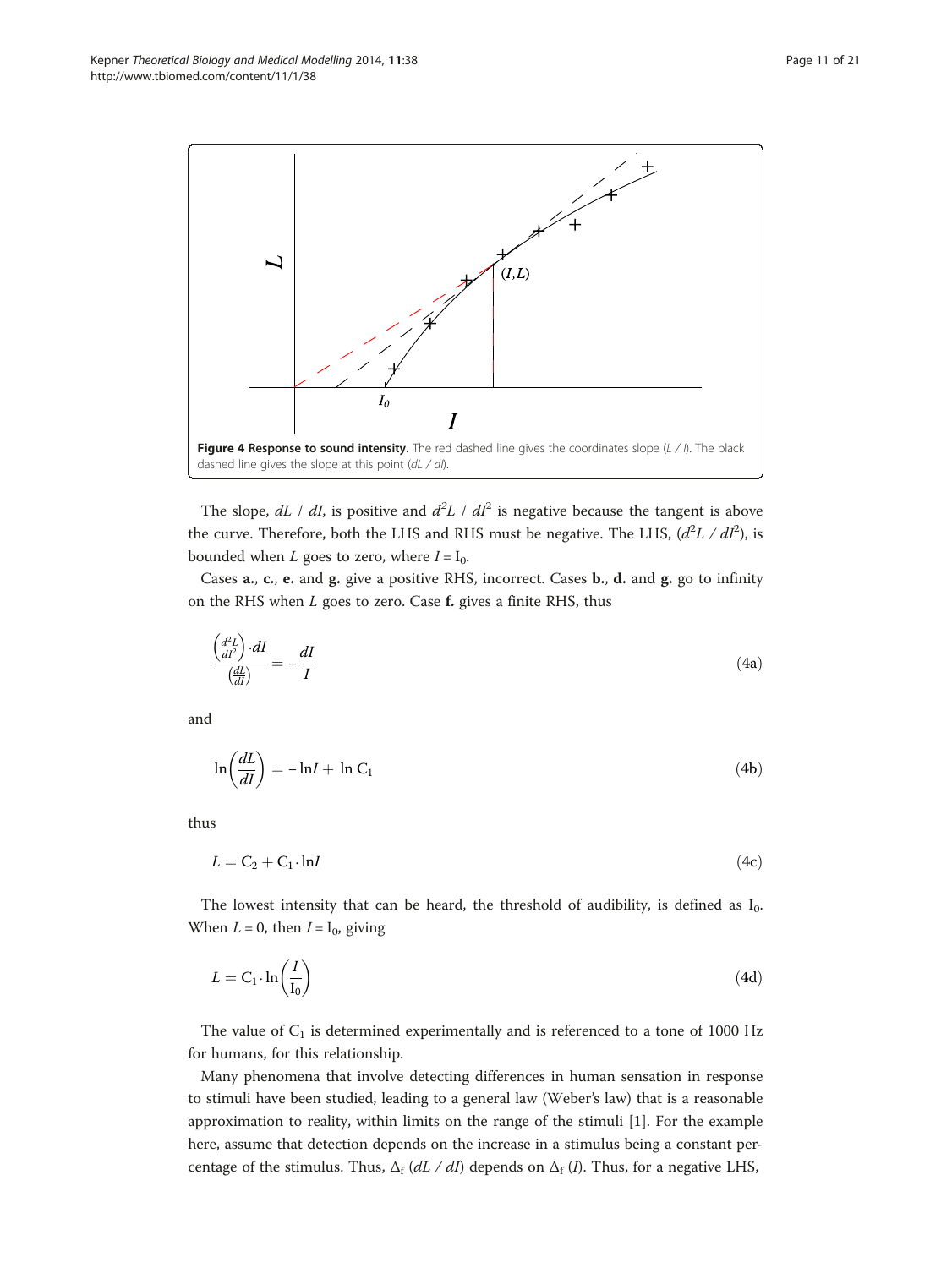<span id="page-11-0"></span>
$$
\Delta_f \left( \frac{dL}{dI} \right) = \frac{\frac{d^2L}{dI^2} \cdot dI}{\frac{dL}{dI}} = -\Delta_f(I) = -\frac{dI}{I}
$$
\n(4e)

as in equation [\(4a\)](#page-10-0).

#### Power law examples

Consider the iris of the eye with radius,  $r$ . A small change in its diameter alters the intensity, I, of entering light [\[1](#page-19-0)]. The data plot (Figure 5a) has a tangent below the curve, so the second derivative is positive. Therefore, the RHS of the D.E. must be positive. This eliminates cases that give a negative RHS: b., c., f. and h. Case c. is negative because from the data plot,  $(dI / dr) > I / r$ .

The cases that give a positive RHS are:

a.  $(dI / dr) \cdot [(1 / r) + (1 / I) \cdot (dI / dr)].$ d.  $\left(\frac{dI}{dr} \cdot \frac{dr}{dr}\right) \cdot \left[(-1/r) + (1/l) \cdot \left(\frac{dI}{dr}\right)\right]$ .

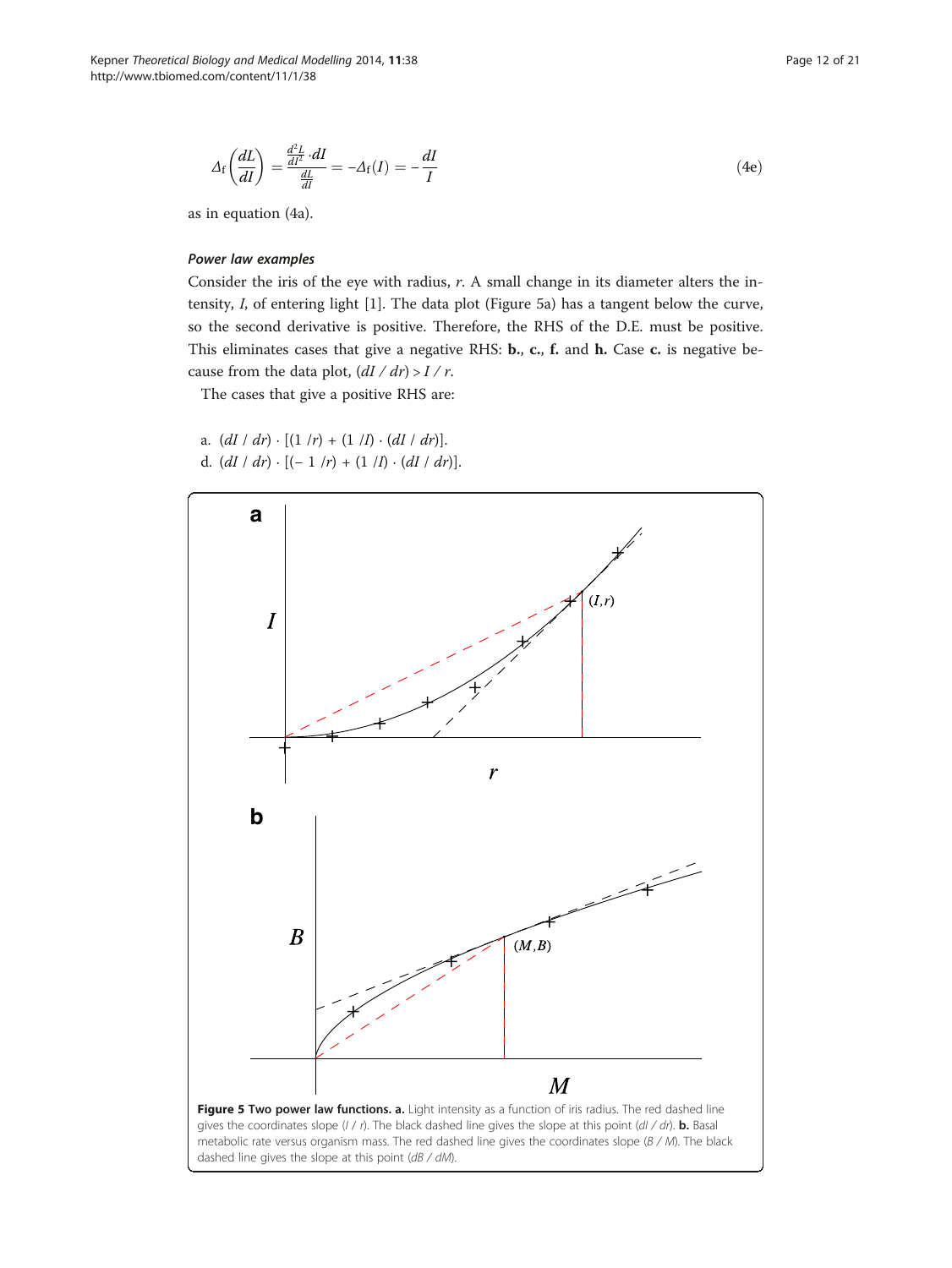<span id="page-12-0"></span>e.  $(dI / dr) \cdot (1 / r)$ . g.  $(dI / dr) \cdot [(1 / I) \cdot (dI / dr)].$ 

Three cases (a., e., g.) have been employed for the first three examples. This leaves case d. for this example with its boundary conditions. Additionally, only d. satisfies the condition that the RHS equals the bounded LHS as  $r$  goes to zero, for any bounded value on the LHS (zero or nonzero). Thus,

$$
\frac{d^2I}{dr^2} = \frac{dI}{dr} \cdot \left[ \frac{-1}{r} + \left( \frac{1}{I} \right) \cdot \left( \frac{dI}{dr} \right) \right] \tag{5a}
$$

so

$$
C_1 = \frac{dI/I}{dr/r} \tag{5b}
$$

where  $C_1$  is the dimensionless numerical scaling factor defined by the ratio of the fractional changes in the variables. It is not an empirical constant, but a numerical coefficient without units. Therefore it is redefined here to  $C_1$  = n, giving

 $I = C_2 \cdot r^n$  $\int_0^{\infty}$  (5c)

One typical approach to analyzing the parameter, n, has been to use a log-log plot of the data, where the slope gives the scaling factor, n. A plot of  $\ln I$  versus  $\ln r$ , when lin-ear, yields n. The plot in Figure [5](#page-11-0)a applies when  $n > 1$ . Intuitively, it is reasonable to assume that  $\Delta_f$  (dI / dr) is directly dependent on I and inversely dependent on r. Thus,

$$
\Delta_f \left( \frac{dI}{dr} \right) = \frac{\frac{d^2I}{dr^2} \cdot dr}{\frac{dI}{dr}} = \Delta_f \left( \frac{I}{r} \right) = \frac{dI}{I} - \frac{dr}{r}
$$
\n(5d)

as in equation (5a).

Many important natural phenomena can be described when  $0 < n < 1$ . These include a broad class of allometric phenomena that describe how basic and complex natural phenomena scale with size, typically following a power law. The value of n is generally thought to be a multiple of  $(1 / 4)$ , [[2\]](#page-19-0). The example presented in Figure [5](#page-11-0)b represents the relation between basal metabolic rate, B, and organism mass, M. Again, assume  $\Delta_f$  $(dB / dM) = \Delta_f (B / M)$  to obtain equation (5a).

Analyzing the four cases that give a negative RHS  $(b, d, f, d)$  as was done in the previous example leads, as expected, to case d., giving

$$
\frac{d^2B}{dM^2} = \frac{dB}{dM} \cdot \left[ \frac{-1}{M} + \frac{1}{B} \cdot \frac{dB}{dM} \right]
$$
(5e)

so

$$
B = C_2 \cdot M^n \tag{5f}
$$

where  $0 < n < 1$ . The slope of the log-log plot gives n, when linear. Commonly, the value found in such experiments is n  $\approx$  (3 / 4). It has been suggested that  $C_2$  has biological significance [[3\]](#page-19-0). It is usually treated as a normalization factor. There is an ongoing search for a mechanism to explain this function [[2,4\]](#page-19-0). "The belief that metabolic rate and other physiologic variables are related to body mass by a two-variable power law is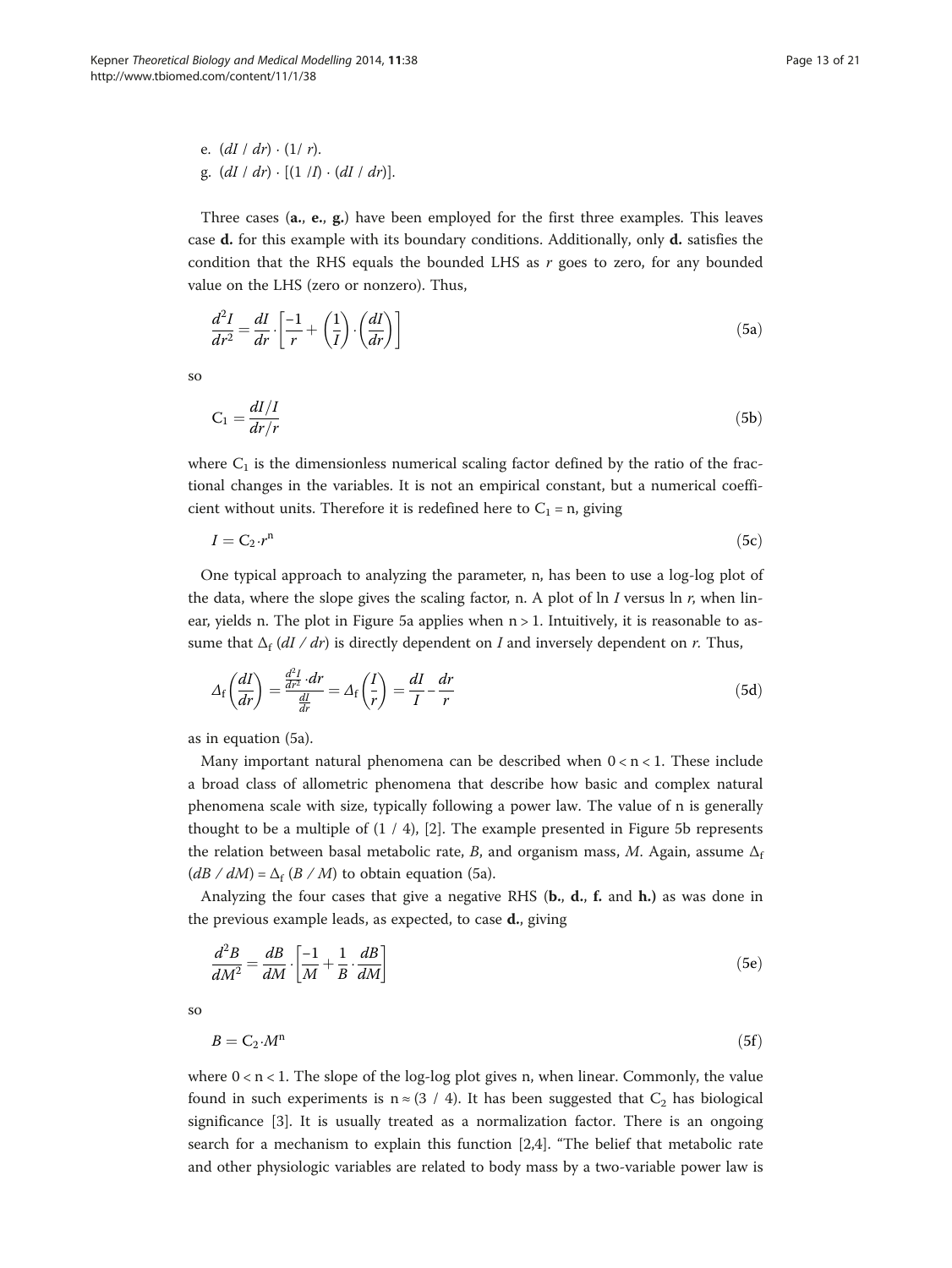assumed *a priori* in FNT (Fractal Network Theory). Yet it is not deducible from any principles of physics, geometry or biology, so it must be considered an unacknowledged ad hoc assumption."  $[4]$  $[4]$ , see also  $[5]$  $[5]$ . Thus, as pointed out in the Background, when no mechanism exists then the D.E. and the data plot's properties provide the mathematical basis for the function that serves as the benchmark test for the relevance of any proposed mechanism and the appropriate empirical constants.

The question of the awkward units for  $C_2$  and  $M^{(3/4)}$ , (grams)<sup>3/4</sup>, seems not to arise. Suppose a different value of M was used, say  $M_c$  that gave a more precise estimate of the actually metabolizing cellular mass. This could yield a relation where  $B_c = K_c \cdot (M_c)^n$ , where n could be an integer. For example, correcting for factors such as fluid in the bladder, waste in the bowel, blood plasma volume, and extracellular fluid would produce a smaller  $M_c$  that might lead to an integer value of n. This could yield a more realistic set of units. If n = 1, then K<sub>c</sub> = (cal / hr) / g. Thus, K<sub>c</sub> gives the basal metabolic rate per gram of the presumed metabolizing cellular mass,  $M_c$ .

This approach to identifying the metabolizing cell mass could aid the search for a mechanism. The D.E. with its factors modifying the  $dB / dM - (1 / B)$  and  $(1 / M)$ .  $(dB / dM)$  — offers another approach to developing a mechanism based on the metabolizing cell mass. Such data analysis could produce a value of  $m > 1$ , so the plot would take the form of Figure [5a](#page-11-0).

#### Multiple ligand binding

[The subsequent equations [\(6a](#page-14-0) and [7a](#page-16-0)) will illustrate the effect of allowing  $m<sub>r</sub>$  to have values greater than one, as well as when  $m_1$  does not equal  $m_2$ . As will be shown, equa-tion [\(6a](#page-14-0)) has  $m_1 = 5$  and  $m_2 = 2$ ; and equation [\(7a\)](#page-16-0) has  $m_1 = 2 = m_2$ ].

Consider an allosteric oligomer with multiple identical subunits, each with one binding site for the identical ligands, as in  $O_2$  binding to Hb [[6\]](#page-20-0). The first stage of the data plot (Figure 6) is the binding of a ligand to one of the four unbound subunit sites on the Hb oligomer, each with a low affinity for  $O_2$  in the unbound T-state (the T-sites).

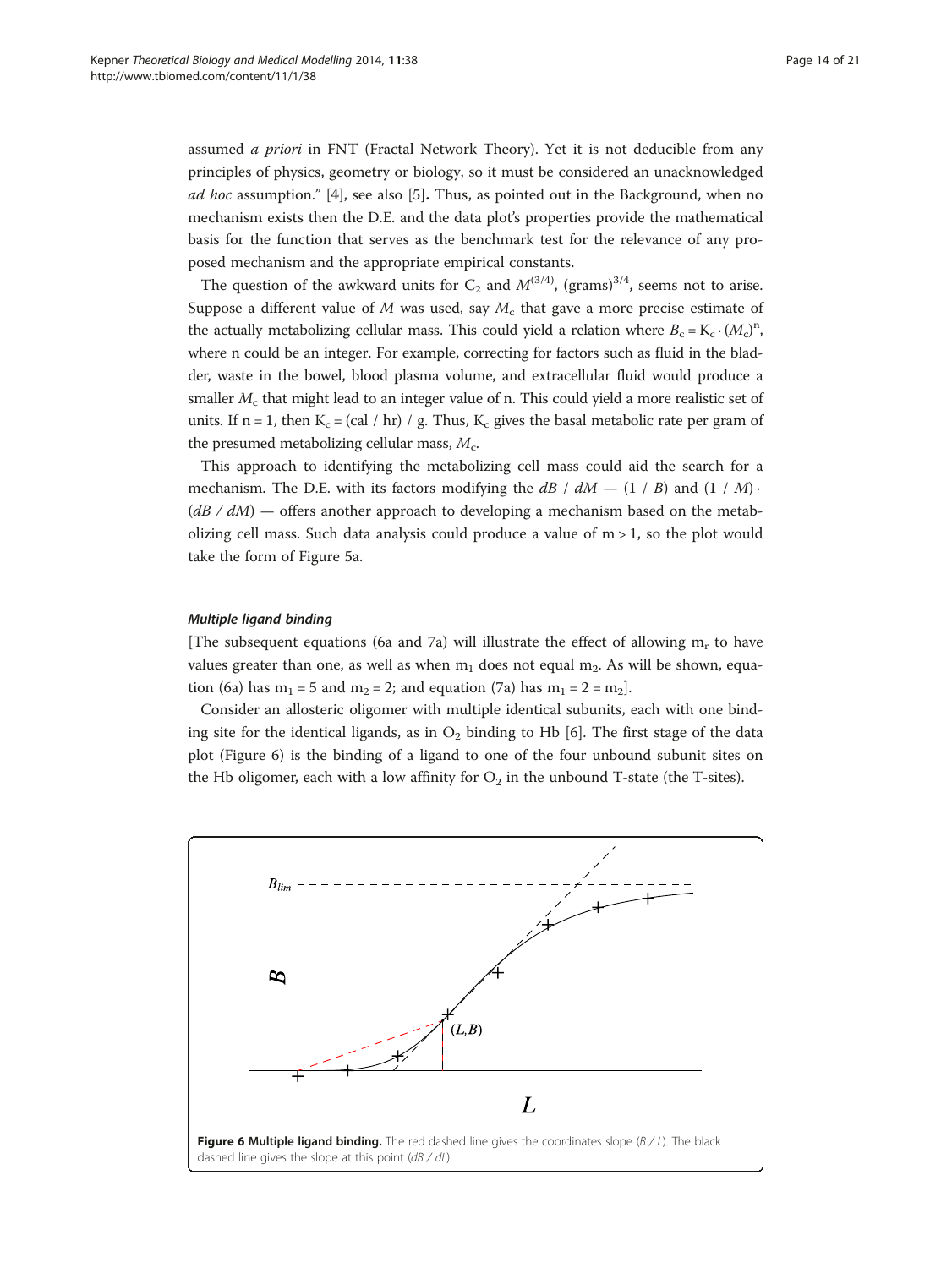<span id="page-14-0"></span>The three remaining unbound sites were assumed to transform (equivalently and simultaneously) into the R-state (the R-sites), due to the conformational change in Hb structure induced by the initial ligand binding to one of the T-sites [[7](#page-20-0)]. These three, newly created, R-sites then exhibited an increased affinity for binding additional  $O_2$ . The total number of binding sites on the oligomer was  $n_S = 4 = n_T + n_R = 1 + 3$ . Thus,  $n_T = 1$  for whichever of the four, initially unbound, T-sites on the Hb oligomer bound the ligand in first-stage binding. Then  $n_R = 3$  for the R-sites engaged in second-stage binding.

The experimentally observed sigmoidal curve of multi-site ligand binding, where  $B$  is the amount of bound sites and  $L$  is the ligand concentration, gives the classic Hill equation. At  $L = 0$ , then  $B = 0$ , and as L goes to infinity then B goes to B<sub>lim.</sub> The first derivative,  $(dB / dL)$ , is always positive. The second derivative,  $d^2B / dL^2$ , is positive below the inflection point and negative above it. Thus, as previously

$$
\frac{d^2B}{dL^2} = f\left[L, B, \left(\frac{dB}{dL}\right)\right]
$$

where  $d^2B / dL^2$  depends on L, B, and  $dB / dL$ , and  $f[]$  contains terms of the form  $L^p$ .  $B^q \cdot (dB / dL)^r$  and the units on f [] must be  $(B / L^2)$ . This gives as before the two possibilities,  $(1 / L)$  and  $(1 / B) \cdot (dB / dL)$ . Regardless of the sign, neither alone can account for the changes in sign of the second derivative as it passes through the inflection point. The four linear combinations are then:

a.  $(1/L) + (1/B) \cdot (dB/dL)$ , always positive, so incorrect. b.  $(-1/L) + (-1/B) \cdot (dB/dL)$ , always negative, so incorrect. c.  $(1 /L) - (1 /B) \cdot (dB/dL) = [(dL / L) - (dB / B)].$ d.  $(-1/L) + (1/B) \cdot (dB/dL) = [-(dL/L) + (dB/B)].$ 

Compare the coordinates slope,  $B / L$ , with the slope,  $dB / dL$ . Below the inflection point,  $[(B / L) < (dB / dL)$ , and so  $(dL / L) < (dB / B)$ . So case c. gives a negative RHS, incorrect. Then case d. gives the correct positive sign for the RHS, because the LHS is positive below the inflection point (tangent below the curve).

Introducing the integer coefficients,  $N = n_T + 1$  and  $M = n_R + n_T + 1 = n_S + 1$ , for ligand binding to multiple sites on the same molecule, such as  $O_2$  binding to the four sites on a Hemoglobin molecule, gives for  $n<sub>S</sub>$  total sites, with  $n<sub>T</sub> = 1$ ,

$$
\frac{\frac{d^2B}{dL^2}}{\frac{dB}{dL}} \cdot dL = (\mathbf{n}_{\mathrm{T}} + 1) \cdot \frac{dB}{B} - (\mathbf{n}_{\mathrm{S}} + 1) \cdot \frac{dL}{L}
$$
\n(6a)

Thus,  $m_1 = n_S + 1 = 5$ , and  $m_2 = n_T + 1 = 2$ . This is the same basic D.E. for the relationship of the variables as equation [\(5a](#page-12-0)), only with different values for  $m_1$  and  $m_2$ , as well as different boundary conditions. After rearranging into the fractional change form and integrating,

$$
\frac{dB}{dL} = C_1 \cdot \frac{B^2}{L^{(n_S+1)}}\tag{6b}
$$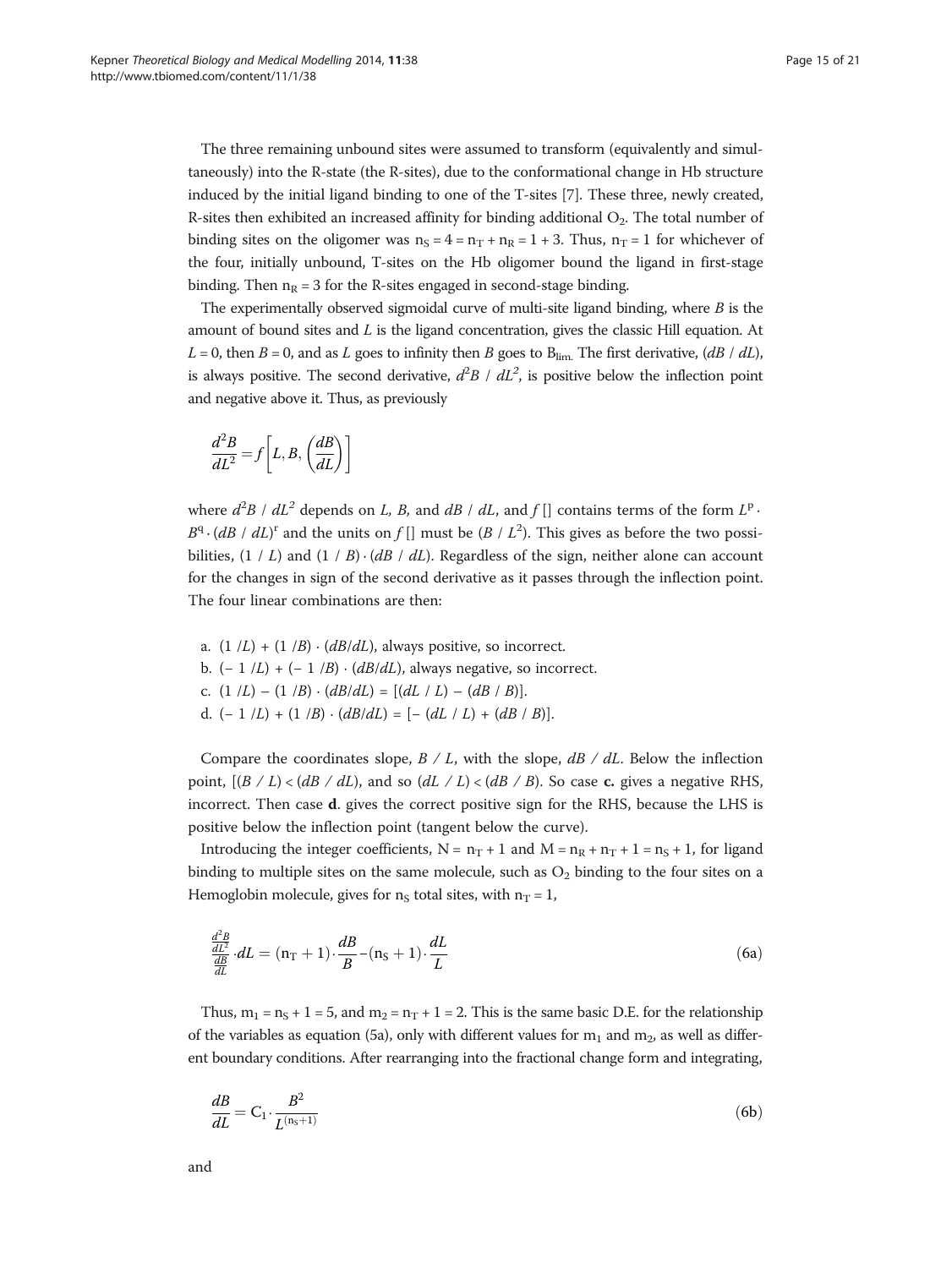$$
B = \frac{(1/C_2) \cdot L^{n_S}}{\frac{1}{n_S} \cdot (\frac{C_1}{C_2}) + L^{n_S}}
$$
(6c)

As L went to infinity, the limiting value went to

$$
B_{\lim} = (1/C_2)/(0+1) = 1/C_2 \tag{6d}
$$

Rewriting equation (6c) gave

$$
B = \frac{B_{\lim} \cdot L^{n_S}}{\left(C_1 \cdot \frac{B_{\lim}}{n_S}\right) + L^{n_S}}
$$
(6e)

Setting  $(C_1 \cdot B_{\text{lim}} / n_S) = K_n$  illustrated its dependence on the number of binding sites present. In this case,  $K_n$  must have units of concentration to the power  $n_S$ . Therefore,  $C_1$  has units of  $\text{[mol / L]}^{(n_S-1)} \cdot \text{min}^{-1} = \text{[mol / L]}^{n_R} \cdot \text{min}^{-1}$ . In the single-site case, where now  $n_S = 1$  and  $n_R = 0$ , this gave  $C_1 = \min_{n=1}^{\infty}$  / k. Thus, k = min<sup>-1</sup> became the initial binding rate constant, the slope evaluated as  $L$  went to zero. For multiple-site binding,  $1/C_1 = k_R = [mol/L]^{n_R} \cdot min^{-1}$ . Using this gave  $(B_{lim} / n_S \cdot k_R) \equiv K_n$  and equation (6e) became

$$
B = \frac{\mathbf{B}_{\lim} \cdot L^{\mathbf{n}_{\mathrm{S}}}}{\mathbf{K}_{\mathbf{n}} + L^{\mathbf{n}_{\mathrm{S}}}}\tag{6f}
$$

giving the Hill equation for multiple binding sites [[6\]](#page-20-0).

## Enzyme catalysis

Numerous natural phenomena exhibit saturation behavior, including enzyme catalysis and ligand binding. For enzyme catalysis, let  $\nu$  be the catalytic reaction velocity and A the substrate concentration. Observation of the experimental data plot (Figure 7) for  $\nu$ versus A reveals the characteristic saturation behavior as A becomes very large.

The LHS of the D.E. is negative because the tangent to the data plot is above the curve, and the slope is positive. Both  $d^2v / dA^2$  and  $dv / dA$  decrease as A increases.

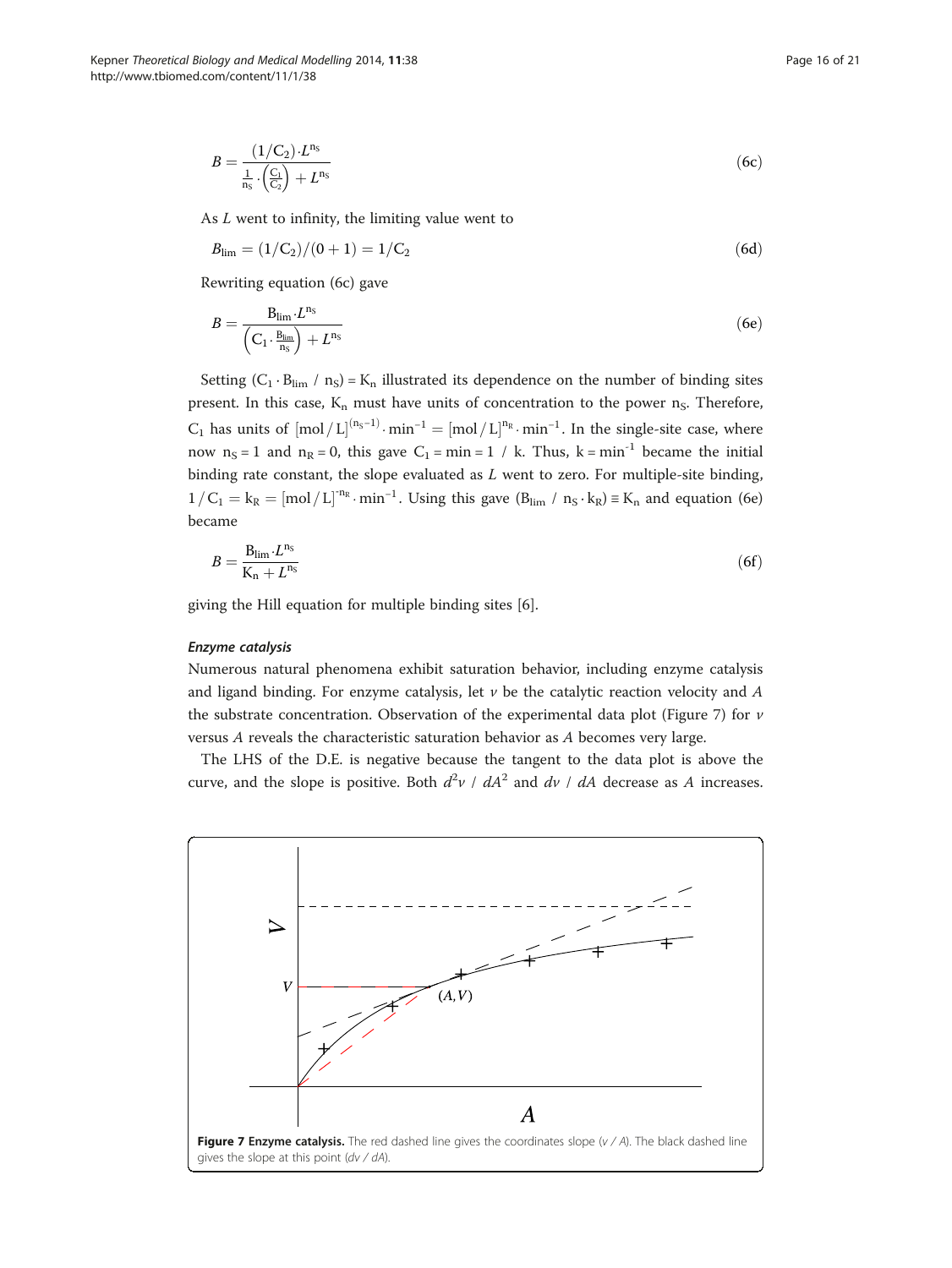<span id="page-16-0"></span>The Michaelis-Menten (M-M) equation for simple enzyme catalysis requires a secondorder D.E., to be derived here, relating the variables  $(A, v, dv / dA)$  that is free of assumptions about mechanism and empirical constants. In general then,

$$
\frac{d^2v}{dA^2} = f\left[v, A, \left(\frac{dv}{dA}\right)\right]
$$

The units of the LHS are  $[\nu/A^2]$ . As before there are eight distinct cases that satisfy the units requirement.

Cases a., c., e. and g. give a positive RHS, incorrect. Applying l'Hopital's Rule to the RHS of the remaining cases for  $A$  goes to zero shows that only case **d.** will give a RHS =  $(d^2v / dA^2)_0 =$  LHS.

Now introduce (as shown previously for the Hill equation) the integer coefficients N and M into the linear combination (d.) that define the roles of the binding sites, where  $N = n_T + 1$ 

and

$$
M=n_R+n_T+1\\
$$

This gives

$$
\frac{\left(\frac{d^2v}{dA^2}\right) \cdot dA}{\left(\frac{dv}{dA}\right)} = \left(N \cdot \frac{dv}{v} - M \cdot \frac{dA}{A}\right)
$$
\n(7a)

This is the same basic D.E. as equations ([5a\)](#page-12-0) and [\(6a\)](#page-14-0), with different values for  $m_1$ and  $m_2$ , as well as different boundary conditions.

For M-M catalysis this simplifies to  $N = 1 + 1 = 2 = m_2$ , and  $M = 0 + 1 + 1 = 2 = m_1$ , because there is only one binding / catalytic site, see also [[8\]](#page-20-0).

$$
\frac{dv}{dA} = C_1 \cdot \left(\frac{v}{A}\right)^2 \tag{7b}
$$

and

$$
\nu = \frac{A}{C_1 + C_2 \cdot A} \tag{7c}
$$

The initial slope of the data plot yields  $C_1 = 1 / k_{bind}$ , which measures the binding interaction between a specific substrate and specific enzyme. As A increases, the limiting value of v is given by  $C_2 = 1 / k_{\text{cat}}$ , which measures the limiting rate of catalysis when the enzyme becomes saturated with substrate. Thus

$$
\nu = \frac{1}{\frac{1}{A \cdot k_{\text{bind}}} + \frac{1}{k_{\text{cat}}}}
$$
\n
$$
\tag{7d}
$$

expresses the behavior of  $\nu$  solely in terms of the fundamental properties of the enzyme's catalytic function,  $k_{bind}$  and  $k_{cat}$ , and its dependence on A. As expected, increasing any of these increases  $\nu$ .

The conventional formulation of equation (7d) is the classic M-M version: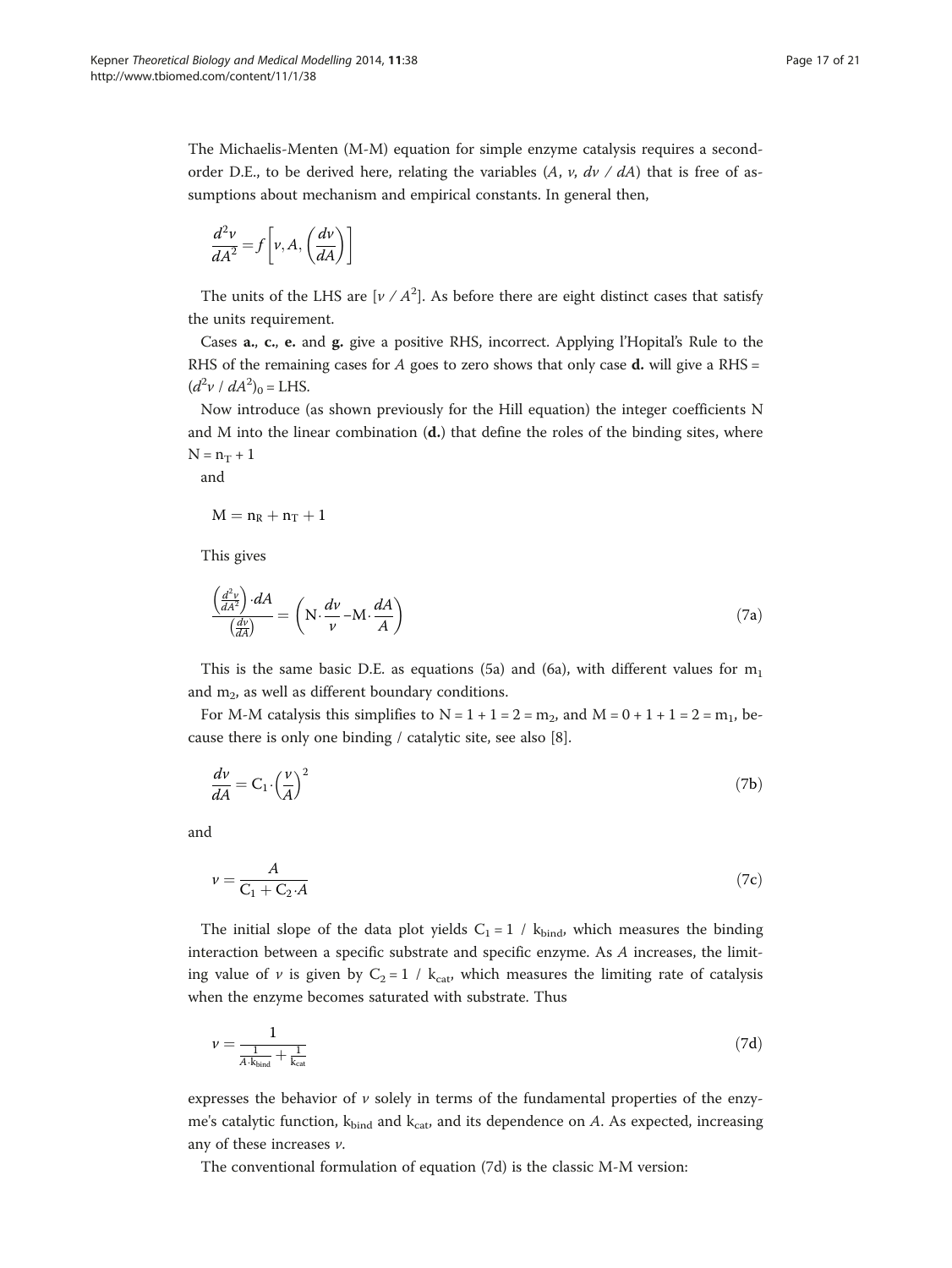$$
v = \frac{V \cdot A}{K_m + A} \tag{7e}
$$

where  $V = k_{cat} \cdot (total$  enzyme present). The Michaelis constant,  $K_{nn}$ , is actually a derived quantity, not a fundamental property of the enzyme's catalytic function, because it is defined by  $K_m = k_{cat} / k_{bind}$ . It also differs from  $k_{cat}$  and  $k_{bind}$  because, in the presence of an inhibitor, neither  $k_{cat}$  nor  $k_{bind}$  is ever observed to increase, as expected, whereas in some circumstances  $K_m$  does increase (e.g., if the inhibitor acts only to decrease  $k_{bind}$ ). Thus, the D.E. leads uniquely to equation ([7d\)](#page-16-0), which identifies the importance of  $k_{bind}$  and clarifies the meaning of  $K_m$ , see [\[8](#page-20-0)].

#### Logistic growth

Various equations have been developed to model general biological growth as well as population growth [\[9,10](#page-20-0)]. Typically, a first-order D.E. is postulated using the growth velocity,  $dP / dt$ . The approach developed here is the first to take up the idea presented by Ginzburg [\[11\]](#page-20-0) that the second derivative of the population with respect to time  $(d^2P \; \wedge \;$  $dt^2$ ), the growth acceleration, might be a useful variable for describing population growth. This common phenomenon (Figure 8) exhibits sigmoidal behavior differing mathematically from the sigmoidal Hill equation in having a finite value at zero time, the initial population  $P_0$ .

Start with a general second-order D.E. relating the acceleration in population growth,  $d^2P / dt^2$  to the relevant variables. Population growth depends only on the changes in the population, not on the time,  $t$ , and so the D.E. is autonomous. The acceleration at any time,  $t$ , depends on the population  $(P)$  available at  $t$ , on the remaining population growth available in the system,  $P_a$ , and on the net production rate of new members  $(dP /$  $dt$ <sub>t</sub> = [(population gain rate – loss rate) / time increment]<sub>t</sub>. So

$$
\frac{d^2P}{dt^2} = f\left[P,(dP/dt),P_a\right]
$$
\n(8a)

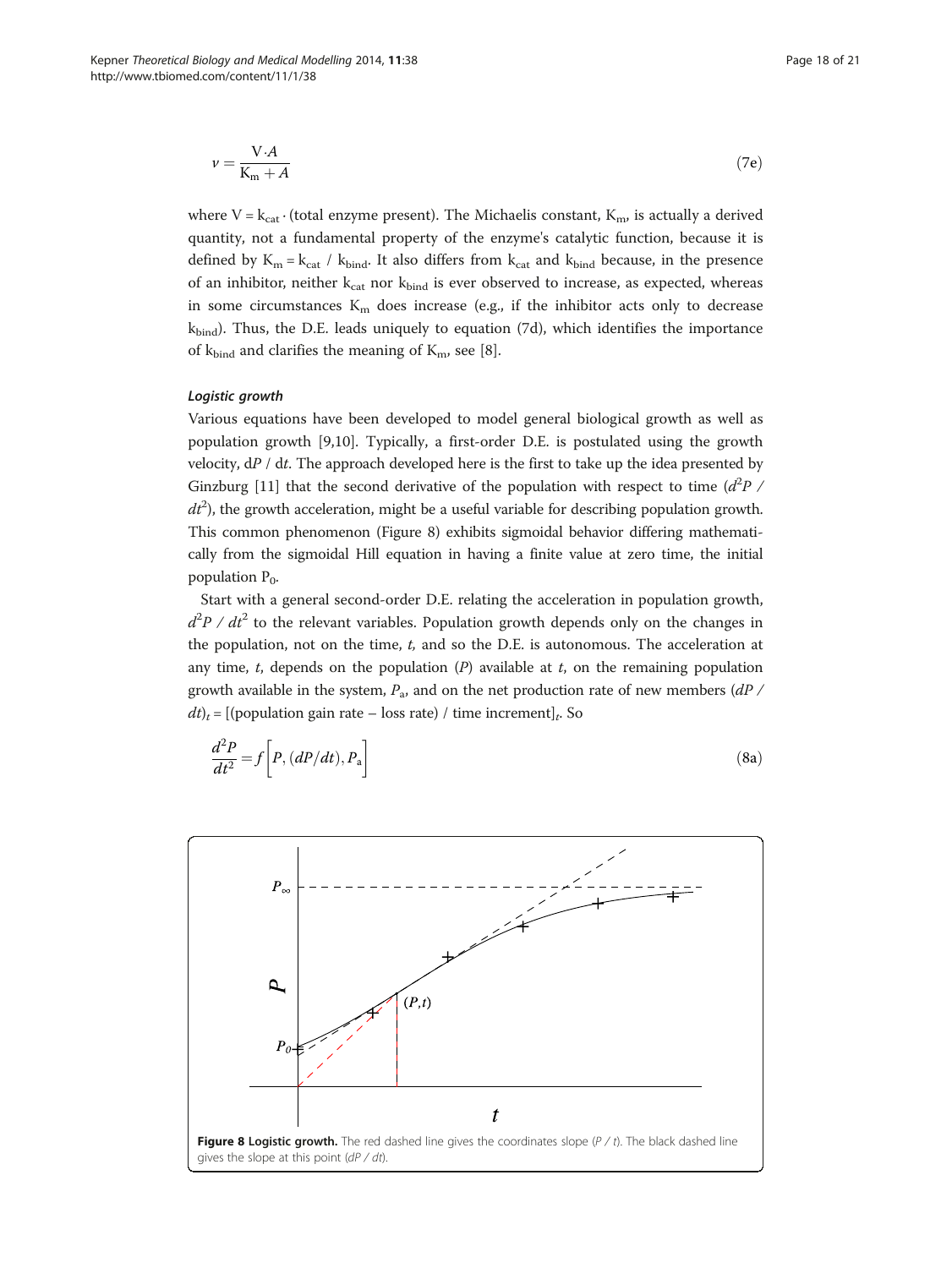To obtain the  $(1 / T^2)$  term for the units on the RHS, f [] must include  $(dP / dt)^2$ , therefore

$$
\frac{d^2P}{dt^2} = \left(\frac{dP}{dt}\right)^2 \cdot g \left[P^{\rm q}, P_{\rm a}^{\rm r}\right]
$$
\n(8b)

Now,  $P / T^2 = (P^2 / T^2) \cdot (1 / P)$  is required, and so g [] has units of  $(1 / P) = P^{-1}$ .

Consider then the value (-1) for q and r. The sign of  $d^2P / dt^2$  changes from positive below the inflection point, to negative above it. The sign of  $(dP/dt)^2$  is always positive. Therefore, the sign of  $g$   $[(P)^{q}, (P_a)^r]$  must be positive below and negative above the inflection point. Consider linear combinations of  $(1 / P)$  — a growth promotion function that starts out large and decreases as population increases — and  $1 / (P_a) = 1 / (P_i)$  that acts as a growth inhibitory function, which starts out small and increases in magnitude as population increases, because there are now fewer resources available for additional population growth. The question is how do they combine?

- a.  $(1 / P) + (1 / P_i)$ , fails because it is always positive.
- b.  $(1 / P) (1 / P_i)$ , fails because it is always negative.
- c.  $(1 / P) + (1 / P_i)$ , fails because when t is small, the magnitude of  $(1 / P)$  is greater than  $(1 / P_i)$ . Therefore, the RHS is negative, whereas the LHS,  $d^2P / dt^2$ , is positive (tangent below the curve).
- d.  $(1 / P) (1 / P_i)$  is correct because it is positive below and negative above the inflection point where  $(1 / P) < (1 / P_i)$ , as required, giving

$$
\frac{d^2P}{dt^2} = \left(\frac{dP}{dt}\right)^2 \cdot \left[\frac{1}{P} - \frac{1}{P_1}\right] \tag{8c}
$$

As t increases from zero, the first term dominates and reflects growth that is slowing as P increases towards the inflection point. After the inflection point, as t continues to increase, the limitations imposed by decreasing resources are reflected in the further decrease in  $(1 / P)$  and the increase in magnitude of  $(1 / P_i)$ , because  $P_i$  is getting smaller as t increases, giving a slowly increasing and negative RHS, as required. Assume  $dP / dt = - dP_a / dt$ , giving after integration,

$$
\frac{dP}{dt} = C_1 \cdot P \cdot P_i \tag{8d}
$$

Conservation requires that  $(P_a + P) = P_i + P = P_{\infty}$ , the limiting size of the population. Integrating gives

$$
P = \frac{P_{\infty}}{1 + C_2 \cdot e^{-C_1 \cdot t}}\tag{8e}
$$

the logistic function, where  $C_2 = P_0$ , the starting population, and  $C_1 = k$ , a measure of the growth rate in the presence of a limiting factor.

## **Discussion**

These results establish the basic principle that the mathematical properties of the experimental data plot specify a second-order D.E. describing that plot and the natural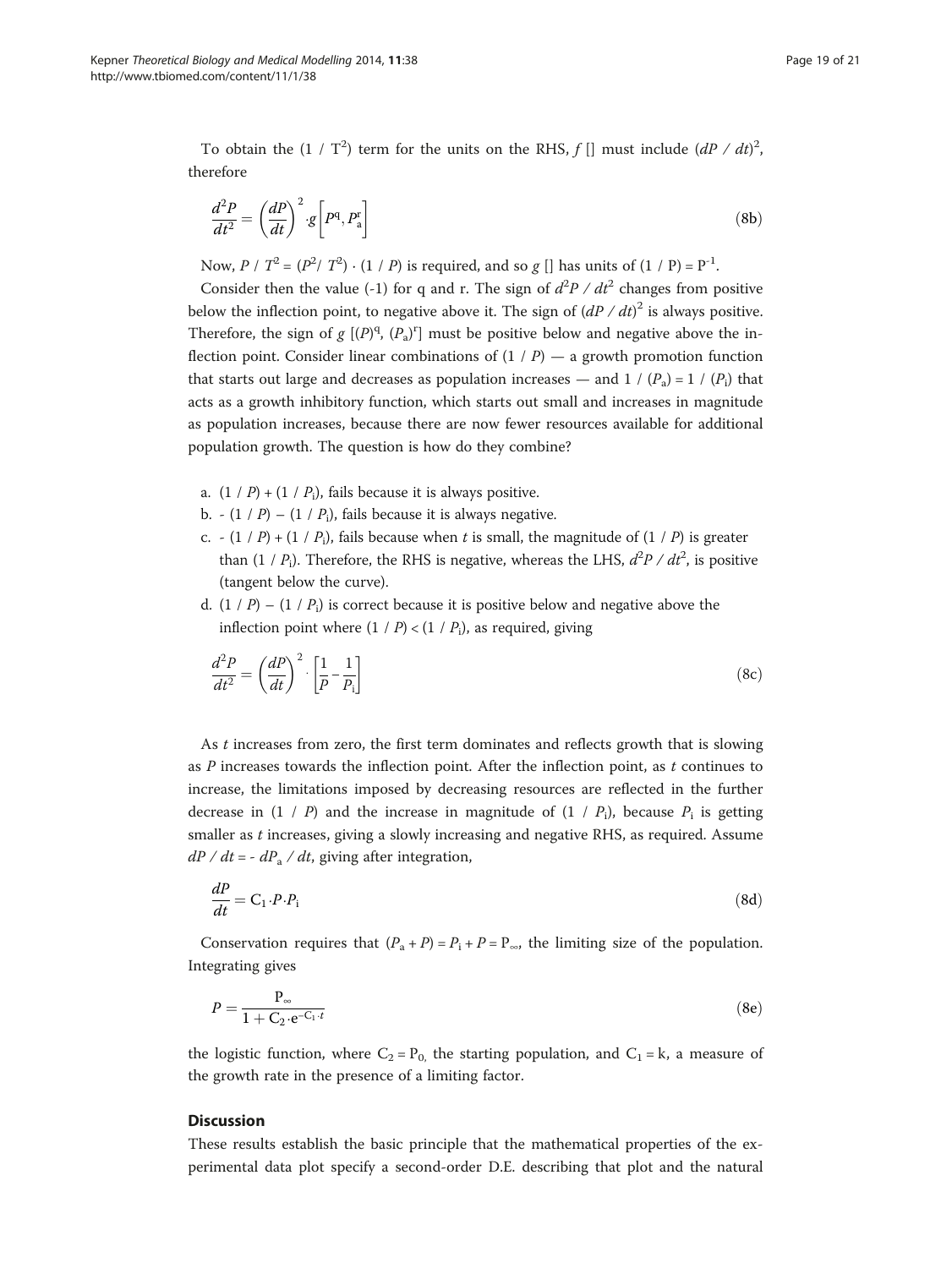<span id="page-19-0"></span>phenomenon that generates it. The derivation of the general D.E. involves only the variables. It is independent of assumptions about empirical constants and mechanisms. What makes this possible is the analytic power of the dimensional analysis restriction on the terms for each side of the D.E. equation.

The D.E. approach is simple, unifying, and revealing of the fundamental relationship among the variables. This is different from the relationships presented either by the algebraic function with its two empirical constants already specified, or by the first-order D.E. with its one specified empirical constant. The focus is on the dynamics of the change in acceleration  $(d^2y / dt^2)$  and its dependence on the velocity  $(dy / dt)$  — as modified by a particular linear combination of  $(1 / t)$  and  $(1 / y) \cdot (dy / dt)$ . It is the absence of empirical constants that allows this relationship to emerge.

Just two factors are invoked to specify the unique form of each second-order D.E. considered here,  $(1 / t)$  and  $(1 / y) \cdot (dy / dt)$ . The D.E.s revealed the non-linear dependence of  $d^2y / dt^2$  on  $(1 / t) \cdot (dy / dt)$  and  $(1 / y) \cdot (dy / dt)^2$ . The integrable fractional change form for each of these factors is,  $(dt / t)$  and  $(dy / y)$ . A useful analytical concept is the relation between the coordinates slope  $(y/t)$  and the slope  $(dy/dt)$ . It yields the relative magnitudes of the fractional changes in the variables for the data plot.

Each D.E. established the basic relationship among the variables describing each phenomenon. The appropriate empirical constants arise directly from the integrations and boundary conditions. Of particular interest was the ability of this analytical method to derive the D.E. for three related, but different, complex phenomena with different sigmoidal data plots — Standard Normal Distribution, Logistic Growth, and Hill Ligand Binding.

This analysis of the mathematical properties of the data plot for a specific natural phenomenon offers a new, simple, mechanism-independent method of deriving definitively the underlying D.E. for these natural phenomena. Often, different mechanisms can lead to the same function for describing a natural phenomenon. Even if such a mechanism derives the function describing the data plot, this does not establish definitively its validity. The Occam's razor approach developed here avoids these problems.

The approach illustrates the analytical value of dimensional analysis in deriving differential equations that define the relationships among the variables, free of empirical constants. It develops the principle that each phenomenon gives unique mathematical properties to the data plot. The mathematical properties of the data plot are independent of mechanism, though not the converse. The defining relationships among the variables for each phenomenon reside in the experimental data plot. Reading the plot tells the phenomenon's story.

#### Competing interests

The author declares that he has no competing interests.

#### Acknowledgements

No external sources of funding.

Received: 14 June 2014 Accepted: 20 August 2014 Published: 27 August 2014

#### References

- Batschelet E: Introduction to Mathematics for Life Sciences. New York: Springer; 1979.
- 2. West G, Brown J: The origin of allometric scaling laws in biology from genomes to ecosystems: towards a quantitative unifying theory of biological structure and organization. J Exper Biol 2005, 208:1575–1592.
- 3. Gayon J: History of the concept of allometry. Amer Zool 2000, 40:748–758.
- Agutter P, Tuszynski J: Analytic theories of allometric scaling. J Exper Biol 2011, 214:1055-1062.
- 5. daSilva J, Garcia G: Allometric scaling laws of metabolism. Phys life Rev 2006, 2:229-261.